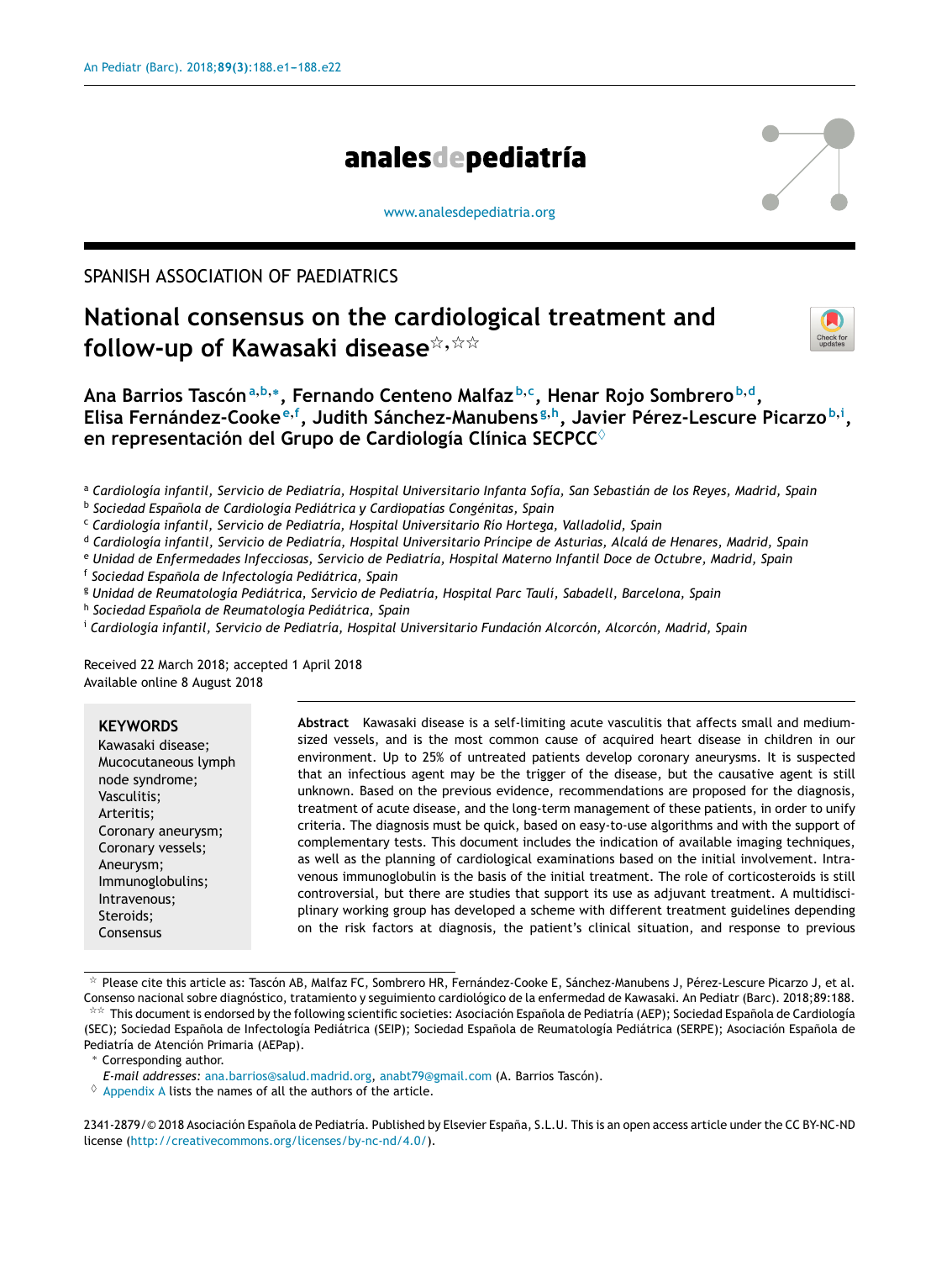# **PALABRAS CLAVE**

Enfermedad de Kawasaki; Síndrome linfomucocutáneo; Vasculitis; Arteritis; Aneurisma coronario; Arterias coronarias; Aneurisma; Inmunoglobulina intravenosa; Corticoides; Consenso

treatment, including indications for thromboprophylaxis in patients with coronary involvement. The stratification of risk for long-term treatment is essential, as well as the recommendations on the procedures based on the initial cardiological involvement and its progression. Patients with coronary aneurysms require continuous and uninterrupted cardiological monitoring for life. © 2018 Asociación Española de Pediatría. Published by Elsevier España, S.L.U. This is an open access article under the CC BY-NC-ND license [\(http://creativecommons.org/licenses/by-nc-nd/](http://creativecommons.org/licenses/by-nc-nd/4.0/) [4.0/\)](http://creativecommons.org/licenses/by-nc-nd/4.0/).

#### **Consenso nacional sobre diagnóstico, tratamiento y seguimiento cardiológico de la enfermedad de Kawasaki**

**Resumen** La enfermedad de Kawasaki es una vasculitis aguda autolimitada que afecta a vasos de pequeño y mediano calibre y es la causa más común de enfermedad cardiaca adquirida en niños en nuestro medio. Hasta un 25% de pacientes no tratados desarrollan aneurismas coronarios. Se sospecha que un agente infeccioso puede ser el desencadenante de la enfermedad, pero aún se desconoce el agente causal. En base a la evidencia previa, se proponen recomendaciones para el diagnóstico, tratamiento de la enfermedad aguda y manejo a largo plazo de estos pacientes, con el fin de unificar criterios. El diagnóstico debe ser rápido, basado en algoritmos de fácil manejo y con el apoyo de pruebas complementarias. Este documento recoge la indicación de las técnicas de imagen disponibles, así como la planificación de las revisiones cardiológicas en función de la afectación inicial. La inmunoglobulina intravenosa es la base del tratamiento inicial. El papel de los corticoides aún es controvertido, pero cada vez hay más estudios que avalan su uso como tratamiento adyuvante. Un equipo multidisciplinar ha elaborado un esquema con diferentes pautas de tratamiento en función de los factores de riesgo al diagnóstico, situación clínica del paciente y respuesta al tratamiento previo, incluyendo indicaciones sobre tromboprofilaxis en pacientes con afectación coronaria. La estratificación del riesgo para el tratamiento a largo plazo es esencial, así como las recomendaciones acerca del proceder en función de la afectación cardiológica inicial y su evolución. Los pacientes con aneurismas coronarios requieren un seguimiento cardiológico continuo e ininterrumpido de por vida.

© 2018 Asociación Española de Pediatría. Publicado por Elsevier España, S.L.U. Este es un artículo Open Access bajo la licencia CC BY-NC-ND ([http://creativecommons.org/licenses/by](http://creativecommons.org/licenses/by-nc-nd/4.0/)[nc-nd/4.0/\)](http://creativecommons.org/licenses/by-nc-nd/4.0/).

## **Introduction**

Kawasaki disease (KD) is a self-limiting acute vasculitis that affects blood vessels of small and medium calibre. At present, it is the leading cause of acquired heart disease in children in developed countries and the second most frequent cause of vasculitis in children following Henoch-Schönlein purpura.<sup>1</sup> [A](#page-20-0)lthough the inflammatory process resolves spontaneously in most patients, up to 25% of untreated patients develop coronary artery complications, a proportion that decreases to approximately 4% in children treated with high-dose intravenous immunoglobulin (IVIG) through a mechanism that is yet unknown.<sup>[2,3](#page-20-0)</sup> It is suspected that an infectious agent may trigger the disease, but the causative agent has yet to be identified.<sup>[4](#page-20-0)</sup> Kawasaki disease is most prevalent in Asian countries, especially in Japan, where the incidence has been increasing to up to 265 cases per 100 000 children aged less than 5 years<sup>5</sup>[;](#page-20-0) in the United States, the incidence is approximately 25 per 100 000 children aged less than 5 years, $6$  and in Europe it ranges between 5.4 and 15 per 100 000 children aged less than 5 years.<sup>[7,8](#page-20-0)</sup> The overall incidence in Spain is unknown, but a recent study has described an incidence in Catalonia of 8 per 100000 children aged less than 5 years<sup>[9](#page-20-0)</sup> in the 2004-2013

period, similar to the incidence in the United Kingdom  $(8.4/100000)^{10}$  $(8.4/100000)^{10}$  $(8.4/100000)^{10}$ .

Of all cases, 85% occur in children aged less than 5 years, with the incidence peaking between 18 and 24 months of life. Kawasaki disease is less frequent in infants aged less than 3 months or more than 5 years, although children in these age groups are at higher risk of developing coronary artery aneurisms. The male-to-female ratio is 1.5:1. There is evidence that KD is more common in winter and spring.<sup>[11](#page-20-0)</sup>

The mortality of KD in Spain is not known, although mortality peaks between 15 and 45 days since onset of fever, when coronary artery vasculitis occurs concomitantly with significant elevation of the platelet count and a hypercoagulable state.

At present, a study known as KAWA-RACE is being conducted in Spain. It is a nationwide multicentre retrospective and prospective study of the epidemiological, clinical, laboratory and microbiological determinants of the response to treatment of KD and the risk of developing coronary aneurisms in patients aged less than 14 years. During the retrospective phase (2011-2016), the study included 625 patients. The results of this study, which have yet to be published at the time of this writing, will broaden our knowledge of KD in Spain.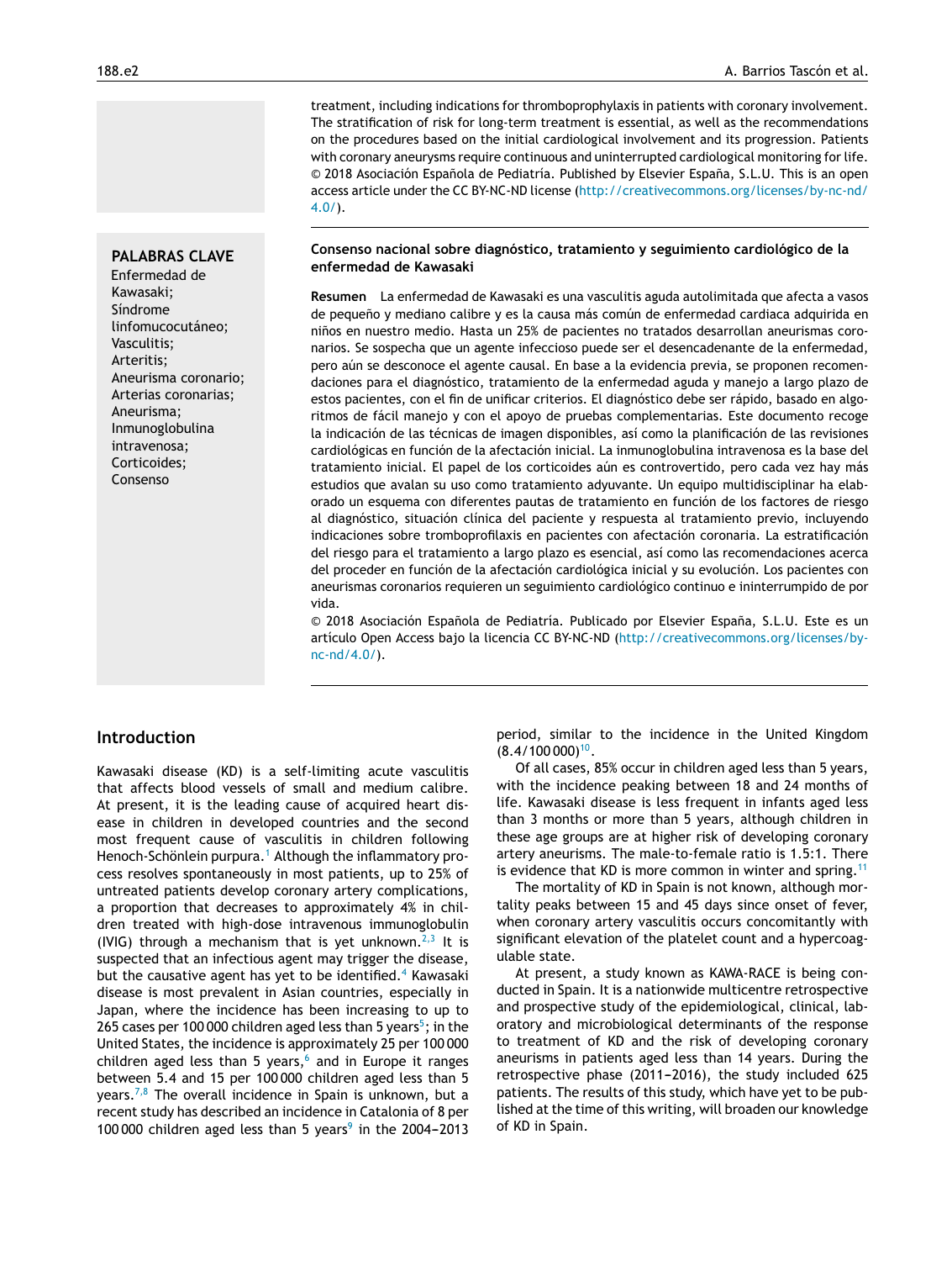## **Aetiology, pathogenesis and genetics**

Although clinical and laboratory findings and the epidemiologic characteristics of the disease hint at an infectious cause or trigger, a specific aetiological agent has not been identified to date. Previous studies have also been unable to prove an association between the development of KD and exposure to certain drugs or the immune response to a superantigen.<sup>[12](#page-20-0)</sup>

One of the theories that is currently most widely accepted is that KD is caused by an infectious agent that is inhaled and infects medium-size ciliated bronchial epithe-lial cells.<sup>[13](#page-20-0)</sup> Recent studies based on the analysis of the large epidemics of KD in Japan suggest that the causative agent could be an environmental agent borne by tropo-spheric winds, possibly a fungal toxin.<sup>[14](#page-20-0)</sup> At the same time, the high incidence in Asian communities and the increased risk of siblings of cases suggest that host genetic factors are important in the pathogenesis of KD. A few genomewide association studies (GWAS) in patients with  $KD^{11}$  $KD^{11}$  $KD^{11}$  have been published that identified several loci implicated in inflammation, the immune response and cardiovascular involvement. Thus, a reasonable hypothesis is that KD is caused by an infectious agent yet to be identified that produces disease only in genetically predisposed individuals, especially those of Asian descent. Its low incidence in the first months of life and in adults suggests that this is an agent to which adults have developed immunity and newborns are passively protected against thanks to maternal antibodies.

## **Diagnosis of disease**

The diagnosis is based on clinical criteria and is supported by serum values of inflammatory markers (Table 1). The identification of aneurisms in the coronary arteries or other locations confirms the diagnosis; however, coronary aneurisms are not usually detected until the first week from onset, so a normal echocardiographic examination early on does not rule out the diagnosis.[11](#page-20-0)

The diagnosis of atypical or incomplete KD should be considered in patients with prolonged fever of unknown origin that meet fewer than 4 of the main clinical criteria and have compatible laboratory or echocardiographic findings ([Fig.](#page-3-0)  $1$ ).<sup>[11](#page-20-0)</sup>

Infants aged less than 6 months are more likely to have prolonged fever with no additional manifestations of KD and are at higher risk of developing coronary complications.

# **Cardiovascular involvement in Kawasaki disease**

Cardiovascular manifestations and complications ([Table](#page-4-0) 2) are the main cause of morbidity and mortality in KD, both in the acute stage and in the long term. Patients experience inflammation at the level of the pericardium, myocardium, endocardium (including the heart valves) and the coronary arteries.

**Table 1** Diagnostic criteria for classic Kawasaki disease.

Fever of at least 5 days together with

*4 of the 5 principal clinical criteria*. In the presence of ≥ 4 principal clinical criteria, particularly when redness and swelling of the hands and feet are present, the diagnosis of KD can be made with 4 days of fever (in rare cases, experienced clinicians may establish the diagnosis with as few as 3 days of fever)

Not all criteria need to be present at the same time. The feature may have resolved by the time of evaluation In cases where the clinical criteria for KD are not fully met, the presence of coronary abnormalities confirms the diagnosis

| Principal criterion          | Description/comments          |
|------------------------------|-------------------------------|
| 1. Changes in the lips       | Erythema, cracking or         |
| and/or oral mucosa           | bleeding of lips,             |
|                              | strawberry tongue with        |
|                              | prominent papillae,           |
|                              | and/or erythema of oral       |
|                              | or pharyngeal mucosa in       |
|                              | the absence of compatible     |
|                              | exudate or lesions            |
| 2. Bulbar nonexudative       | Typically spares the          |
| conjunctival injection       | limbus.                       |
|                              | Subconjunctival               |
|                              | haemorrhage and               |
|                              | punctate keratitis are        |
|                              | occasionally observed         |
| 3. Maculopapular             | Without vesicles/bullae,      |
| eruption, diffuse            | petechiae or scabs.           |
| erythroderma.                | Accentuation in the groin     |
| Urticarial or micropustular  | with early desquamation       |
| eruptions may also be        | is a characteristic feature   |
| observed                     |                               |
| 4. Palmar and plantar        | The induration may be         |
| erythema and swelling        | painful in some cases.        |
| during the acute stage and   | Beau's lines (transverse      |
| periungual peeling during    | grooves in nails) may be      |
| subacute stage               | observed at 1-2 months        |
| 5. Cervical adenopathy       | May be associated with        |
| with diameter $\geq$ 1.5 cm, | retropharyn-                  |
| usually unilateral           | geal/parapharyngeal<br>oedema |
|                              |                               |

Features that support the diagnosis: elevation of inflammatory markers (CRP, ESR, PCT, leucocytosis with neutrophilia), hyponatremia and hypoalbuminemia, elevated transaminase levels and sterile pyuria. Thrombocytosis is a characteristic feature starting from the second week from onset.

CRP, C-reactive protein; ESR, erythrocyte sedimentation rate; PCT, procalcitonin.

Recent microscopy studies have identified 3 vasculopathic processes: the first is a self-limited process that ends about 2 weeks from onset, a necrotising arteritis produced by infiltration of activated neutrophils into the adventitia that causes aneurisms. The second process is a subacute/chronic vasculitis with infiltration of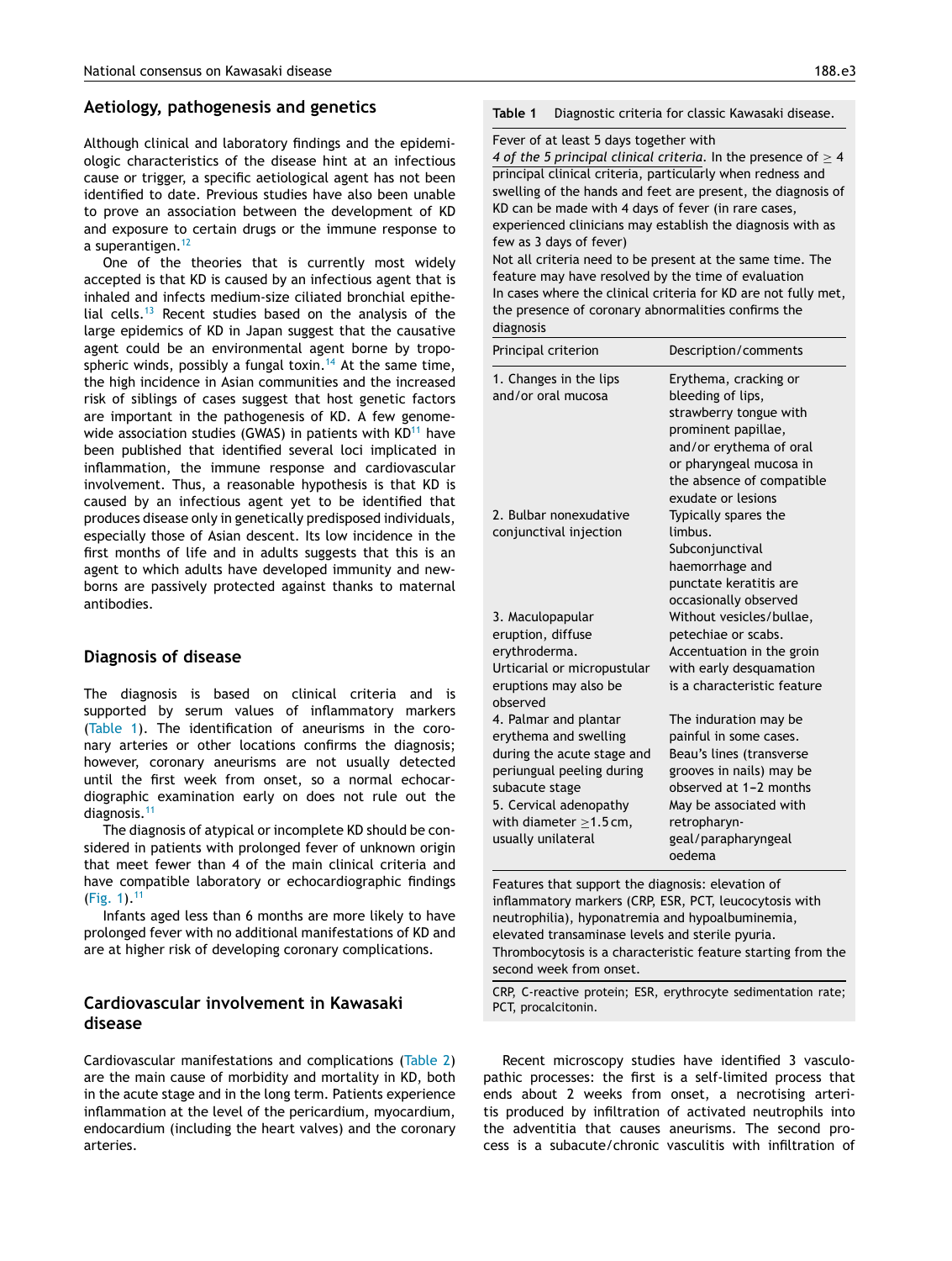<span id="page-3-0"></span>

1: Clinical criteria in Table 1. The following findings are NOT indicative of KD: exudative conjunctivitis, oral ulcers, vesicular or bullous rash, generalised lymphadenopathy, leukopaenia with lymphocytosis or splenomegaly or normal ESR, CRP level and platelet count after the 7th day of disease

2. If any of the following are met:

- Z-score of left anterior descending coronary artery or right coronary artery ≥2.5
- Detection of coronary aneurism
- ≥ 3 other findings suggestive of KD including decreased left ventricular function, mitral regurgitation, pericardial effusion, or Z scores in left anterior descending coronary artery or right coronary artery of 2 to 2.5.

3. If the echocardiogram is positive, treatment should be given within 10 days of fever onset or after the tenth day of fever in case of elevated acute phase reactants

**Figure 1** Suspected incomplete Kawasaki disease.

lymphocytes, plasma cells, eosinophils and macrophages that starts 2 weeks from onset and may continue for months or even years in some patients. The third is luminal myofibroblastic proliferation of the medial smooth muscle cells that starts in the first 2 weeks and persists for months or years and can eventually cause arterial stenosis.<sup>[15](#page-20-0)</sup>

## **Diagnosis of cardiovascular involvement**

#### **Echocardiogram**

Echocardiography is the gold-standard imaging test for the evaluation of the coronary arteries, ventricular function, pericardial/pleural effusion and valve regurgitation in the acute stage of KD. [Table](#page-5-0) 3 proposes a protocol for cardiovascular assessment in KD that takes into account the abnormalities described most frequently in the current literature.<sup>[11,16](#page-20-0)</sup>

## **Other imaging techniques**

In general, routine use of transoesophageal echocardiography, coronary angiography, coronary magnetic resonance imaging or computerised axial tomography is not indicated for diagnosis or management of KD in the acute stage.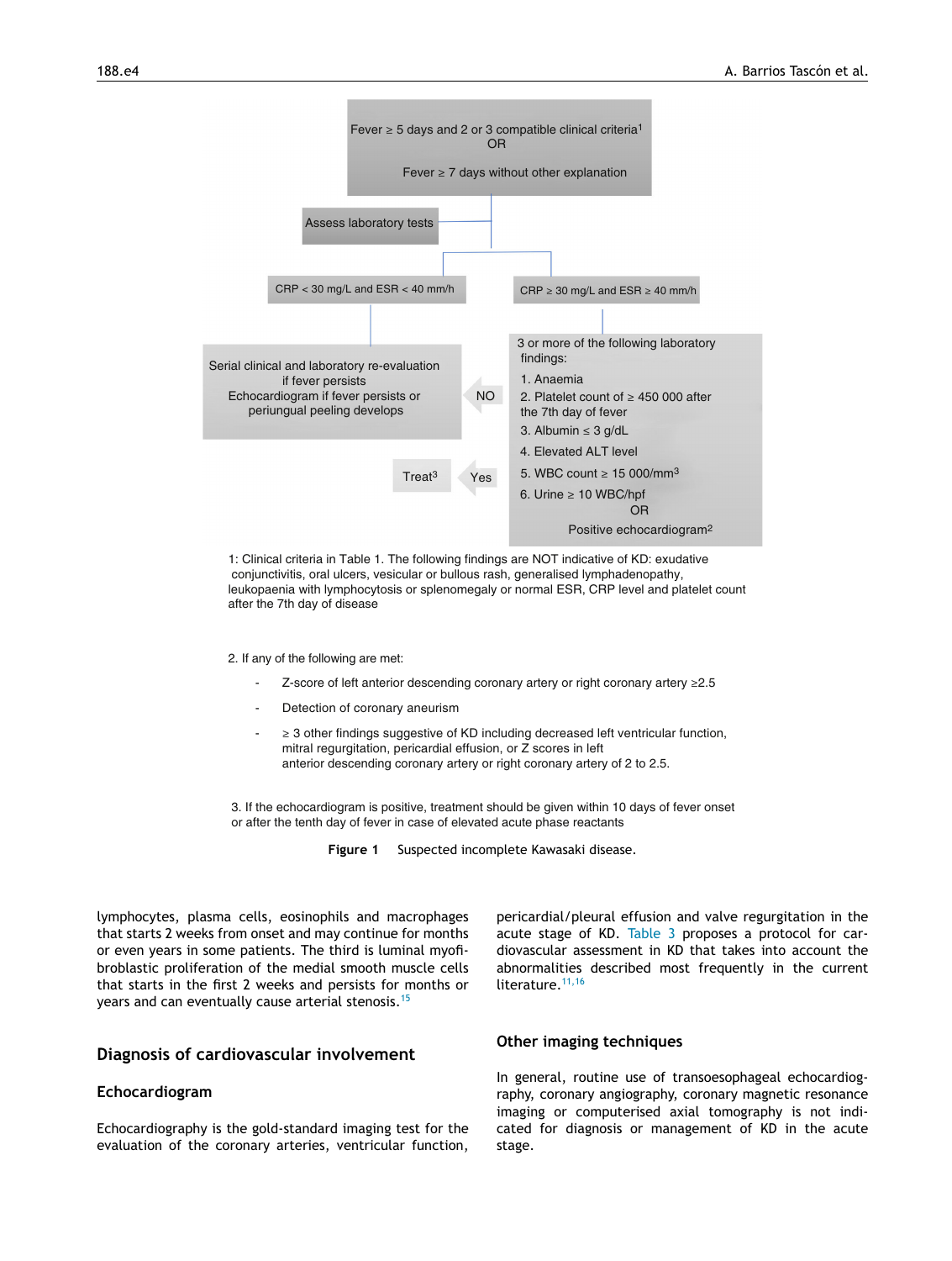#### <span id="page-4-0"></span>**Table 2** Cardiovascular involvement in Kawasaki disease.

|                                    | Cardiovascular findings                                                                                                                                                                                                                                                                                                                                                                                                                                                                                                                                                                                            |                                                                                                                                                                                                                                                                                                                                                                                                                                                                                   |
|------------------------------------|--------------------------------------------------------------------------------------------------------------------------------------------------------------------------------------------------------------------------------------------------------------------------------------------------------------------------------------------------------------------------------------------------------------------------------------------------------------------------------------------------------------------------------------------------------------------------------------------------------------------|-----------------------------------------------------------------------------------------------------------------------------------------------------------------------------------------------------------------------------------------------------------------------------------------------------------------------------------------------------------------------------------------------------------------------------------------------------------------------------------|
|                                    | In the acute stage, features may include a hyperdynamic precordium and tachycardia. Patients may present with a gallop<br>rhythm suggestive of diastolic dysfunction secondary to myocardial inflammation and oedema. The presence of a pericardial<br>rub or signs of pericardial tamponade is rare (if there is pericardial effusion, it is usually small). A pansystolic murmur may be<br>heard on auscultation in children with mitral regurgitation. A diastolic murmur associated with aortic regurgitation is rare.<br>Signs and symptoms of myocardial ischaemia are atypical and nonspecific in children. |                                                                                                                                                                                                                                                                                                                                                                                                                                                                                   |
| Lesion<br>Coronary abnormalities   | Incidence<br>Up to 25% in untreated patients. The risk drops<br>to <5% with IVIG treatment.<br>Retrospective phase of KAWARACE study:<br>incidence of coronary aneurisms, 9.6%                                                                                                                                                                                                                                                                                                                                                                                                                                     | Characteristics<br>They are a primary determinant of prognosis.<br>In 50% of patients, and depending on the size,<br>they resolve within 2 years. Patients with<br>large/giant aneurisms do not have<br>cardiovascular manifestations except for<br>development of myocardial ischaemia due to<br>severe changes in blood flow or thrombosis.<br>The risk of coronary aneurism rupture is very<br>low. It may occur during the acute phase due<br>to rapid growth of the aneurism |
| Myocarditis                        | Nearly universal (case series that used labelled<br>WBC heart scans found myocardial<br>involvement in 50%-70% of cases)                                                                                                                                                                                                                                                                                                                                                                                                                                                                                           | It develops prior to coronary artery<br>abnormalities and without concurrent<br>ischaemic damage. It does not lead to cellular<br>disruption or myocyte necrosis: the<br>myocarditis is transient and responds quickly<br>to anti-inflammatory treatment.<br>Assessment of ventricular systolic and diastolic<br>function is necessary in all patients                                                                                                                            |
| Cardiogenic shock                  | It is the initial presentation in approximately<br>5% of patients                                                                                                                                                                                                                                                                                                                                                                                                                                                                                                                                                  | Thrombocytopaenia and coagulopathy are<br>common in these cases. Patients with this<br>presentation are at higher risk of IVIG<br>resistance, coronary involvement and<br>prolonged myocardial dysfunction                                                                                                                                                                                                                                                                        |
| Valvulitis<br>Mitral regurgitation | In the acute stage in up to 25% of patients.                                                                                                                                                                                                                                                                                                                                                                                                                                                                                                                                                                       | In the early course of KD, it is usually of<br>moderate severity, and it does not appear to<br>persist on follow-up. It has been correlated<br>with other laboratory markers of inflammation<br>Its development seems to be associated with<br>the pancarditis or the shared inflammatory<br>process that takes place during the acute stage<br>of KD.                                                                                                                            |
| Aortic regurgitation               | Much less frequent (1%)                                                                                                                                                                                                                                                                                                                                                                                                                                                                                                                                                                                            | It is associated with aortic root dilation in the<br>early course of illness, and has been reported<br>in 10% of patients during the acute stage of KD.<br>Its presence has been associated with coronary<br>artery dilation                                                                                                                                                                                                                                                      |
| Pericarditis                       | 6-24% of patients                                                                                                                                                                                                                                                                                                                                                                                                                                                                                                                                                                                                  | In most patients it is limited to the acute stage<br>of disease, and it is usually mild and transient.                                                                                                                                                                                                                                                                                                                                                                            |

In cases where there are limitations to the echocardiographic evaluation, for instance due to the presence of thrombi or stenosis, or in older children and/or adolescents in which the echocardiographic resolution is not adequate, performance of more advanced imaging tests could be indicated, especially in patients with serious abnormalities in the proximal part of the coronary arteries in whom it is necessary to examine the distal segments to make treatment decisions ([Table](#page-7-0) 4).[17,18](#page-20-0)

## **Electrocardiogram**

The inflammation at the cardiac level that occurs in the acute stage of KD involves mainly the coronary arteries, although there may also be clinical or subclinical myocardial inflammation that produces electrocardiographic changes indicative of myocardial and/or coronary artery involvement ([Table](#page-5-0) 3).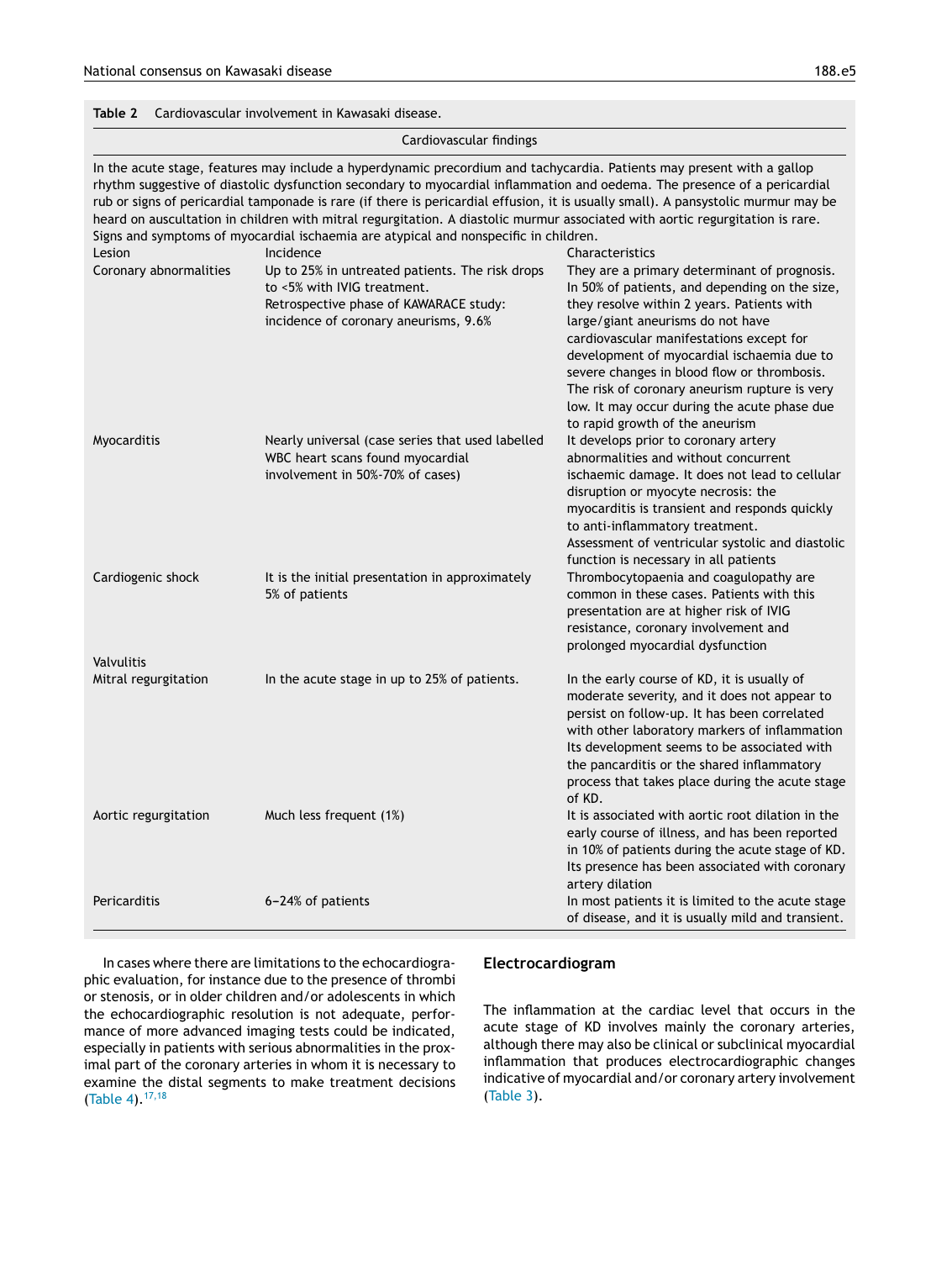<span id="page-5-0"></span>**Table 3** Evaluation of cardiovascular abnormalities in Kawasaki disease.

The cardiovascular evaluation should include: history taking, physical examination, electrocardiogram and echocardiogram

| Abnormality<br>Coronary<br>abnormalities | Assessment<br>Echocardiogram:<br>Use the highest-frequency transducer possible, reduce the window to the region under study, focusing on the area of interest. Compress 50-60 and gain<br>60-65%. Measure inner edges of coronary arteries excluding points of branching. Coronary abnormalities typically start to develop in the proximal segments<br>and extend distally |                                                               |     |                                                                                                                                                                                                                                                                                                            |                                                                                                                                                                         |  |
|------------------------------------------|-----------------------------------------------------------------------------------------------------------------------------------------------------------------------------------------------------------------------------------------------------------------------------------------------------------------------------------------------------------------------------|---------------------------------------------------------------|-----|------------------------------------------------------------------------------------------------------------------------------------------------------------------------------------------------------------------------------------------------------------------------------------------------------------|-------------------------------------------------------------------------------------------------------------------------------------------------------------------------|--|
|                                          | 1. Size (z-score):                                                                                                                                                                                                                                                                                                                                                          |                                                               |     |                                                                                                                                                                                                                                                                                                            |                                                                                                                                                                         |  |
|                                          | No involvement<br>$z$ -score: $<$ 2                                                                                                                                                                                                                                                                                                                                         | z-score $\geq$ and<br>< 2.5                                   | < 5 | Dilation/ectasia Small aneurisms Midsized aneurisms                                                                                                                                                                                                                                                        | Giant aneurisms<br>z-score $\geq$ 2.5 and z-score $\geq$ 5 and <10 and diameter <8 mmz-score $\geq$ 10 and/or diameter $\geq$ 8 mm                                      |  |
|                                          |                                                                                                                                                                                                                                                                                                                                                                             |                                                               |     | 2. Location: identify the affected coronary artery and segment (proximal, medial or distal)                                                                                                                                                                                                                |                                                                                                                                                                         |  |
|                                          | Echocardiographic views:                                                                                                                                                                                                                                                                                                                                                    |                                                               |     |                                                                                                                                                                                                                                                                                                            |                                                                                                                                                                         |  |
|                                          | long axis                                                                                                                                                                                                                                                                                                                                                                   |                                                               |     |                                                                                                                                                                                                                                                                                                            | - Left main coronary artery: precordial short axis at level of aortic valve; precordial long axis of left ventricle (superior tangential); subcostal ventricular        |  |
|                                          | ventricle                                                                                                                                                                                                                                                                                                                                                                   |                                                               |     |                                                                                                                                                                                                                                                                                                            | - Left anterior descending: precordial short axis at level of aortic valve; precordial superior tangential long axis of left ventricle; precordial short axis of left   |  |
|                                          | 3. Morphology:                                                                                                                                                                                                                                                                                                                                                              | - Saccular: when axial and lateral diameters are nearly equal |     | - Circumflex branch: precordial short axis at level of aortic valve, apical 4-chamber<br>atrioventricular groove; subcostal coronal projection of right ventricular outflow tract<br>- Posterior descending: apical 4-chamber (inferior), precordial long axis (inferior tangential), subcostal (inferior) | - Right coronary artery: precordial short axis at level of aortic valve; precordial long axis (inferior tangential) of left ventricle; subcostal short axis at level of |  |
|                                          |                                                                                                                                                                                                                                                                                                                                                                             |                                                               |     | - Fusiform: when coronary dilation is symmetrical with progressive proximal and distal tapering of luminal diameter                                                                                                                                                                                        |                                                                                                                                                                         |  |
|                                          | Electrocardiogram:                                                                                                                                                                                                                                                                                                                                                          |                                                               |     |                                                                                                                                                                                                                                                                                                            |                                                                                                                                                                         |  |
|                                          |                                                                                                                                                                                                                                                                                                                                                                             | Depending on the involvement, the infarction may be:          |     |                                                                                                                                                                                                                                                                                                            |                                                                                                                                                                         |  |
|                                          | - Subepicardial: T-wave changes                                                                                                                                                                                                                                                                                                                                             |                                                               |     |                                                                                                                                                                                                                                                                                                            |                                                                                                                                                                         |  |
|                                          | - Subendocardial: ST changes                                                                                                                                                                                                                                                                                                                                                |                                                               |     |                                                                                                                                                                                                                                                                                                            |                                                                                                                                                                         |  |
|                                          | - Transmural: pathologic Q waves                                                                                                                                                                                                                                                                                                                                            |                                                               |     |                                                                                                                                                                                                                                                                                                            |                                                                                                                                                                         |  |
|                                          | During acute illness, it can be used to monitor the changes that usually occur in this type of lesions                                                                                                                                                                                                                                                                      |                                                               |     |                                                                                                                                                                                                                                                                                                            |                                                                                                                                                                         |  |
|                                          |                                                                                                                                                                                                                                                                                                                                                                             |                                                               |     | Approximate localisation of coronary artery involvement during acute illness:                                                                                                                                                                                                                              |                                                                                                                                                                         |  |
|                                          | Proximal ADCA                                                                                                                                                                                                                                                                                                                                                               |                                                               |     |                                                                                                                                                                                                                                                                                                            | ST elevation in V1-V6, aVL, RBBB                                                                                                                                        |  |
|                                          | <b>Medial ADCA</b>                                                                                                                                                                                                                                                                                                                                                          |                                                               |     | Distal to first septal branch and proximal to diagonal branch                                                                                                                                                                                                                                              | ST elevation in V1-V4, aVL                                                                                                                                              |  |
|                                          | Distal ADCA                                                                                                                                                                                                                                                                                                                                                                 | Distal to diagonal branch                                     |     |                                                                                                                                                                                                                                                                                                            | ST elevation V1-V4, or I, aVL                                                                                                                                           |  |
|                                          | artery                                                                                                                                                                                                                                                                                                                                                                      |                                                               |     | RCA or circumflex Moderate or severe inferior infarction (posterior, lateral, RV                                                                                                                                                                                                                           | ST elevation in II, III and aVF                                                                                                                                         |  |
|                                          | artery                                                                                                                                                                                                                                                                                                                                                                      | RCA or circumflex Strictly inferior infarction                |     |                                                                                                                                                                                                                                                                                                            | ST elevation in II, III and aVF                                                                                                                                         |  |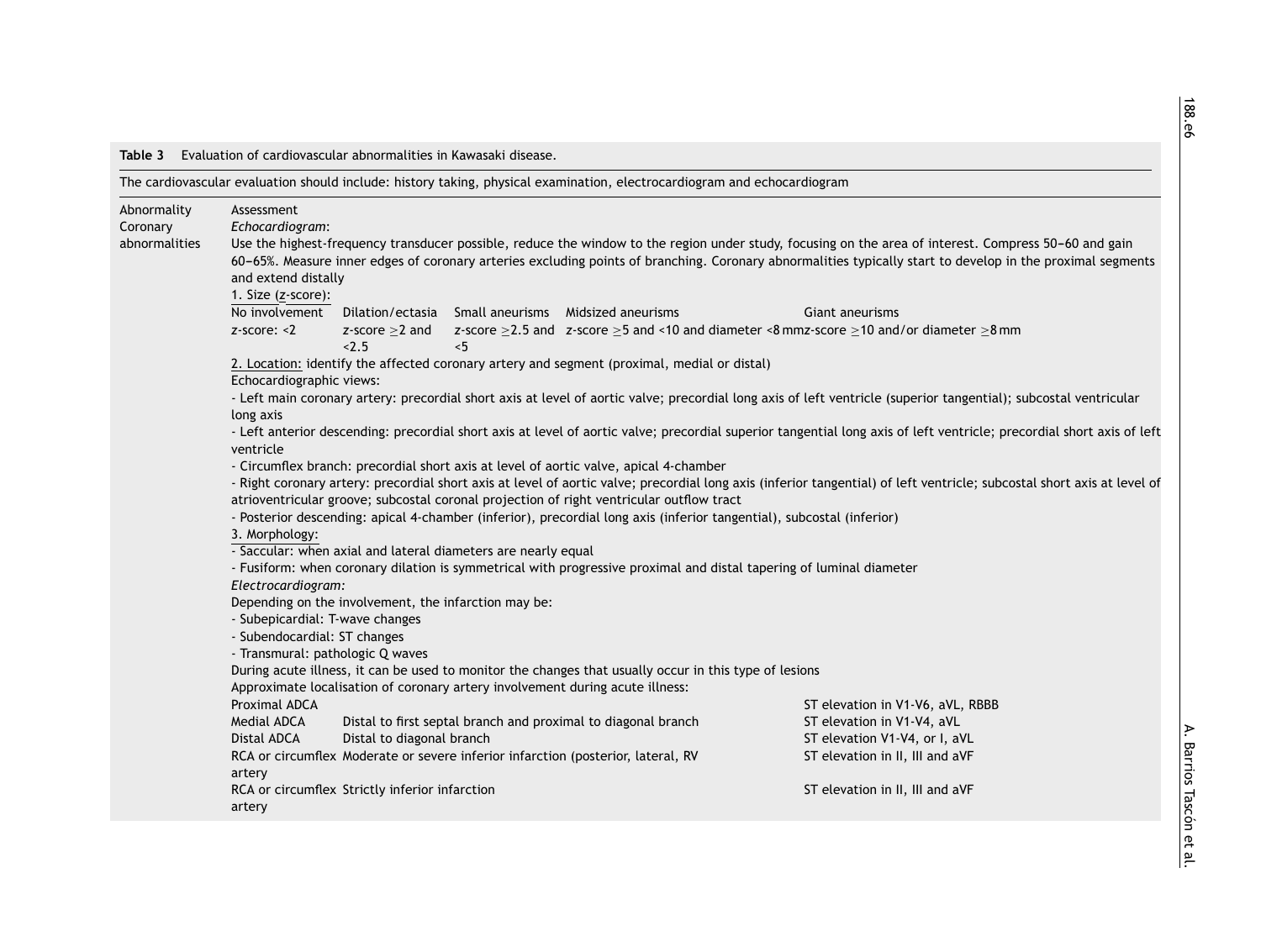| Myocarditis          | Echocardiogram: diastolic and systolic function, overall and by segment:                            |
|----------------------|-----------------------------------------------------------------------------------------------------|
| Cardiogenic shock    | - Ejection fraction (EF): calculate with Teicholz formula in the long axis and with Simpson's       |
|                      | rule in 4-chamber view. Dysfunction if EF < 60%                                                     |
|                      | - Tissue doppler (mitral valve, tricuspid valve and interventricular septum) in 4 chambers: S,      |
|                      | $E'$ , A' waves, isovolumic contraction time, isovolumic relaxation time and ejection time          |
|                      | Electrocardiogram: rule out sinus node and atrioventricular abnormalities, prolonged PR             |
|                      | interval, pathologic Q waves, prolonged QT interval, low-voltage waves, ST-T abnormalities,         |
|                      | arrhythmias and repolarization abnormalities                                                        |
| Mitral regurgitation | <i>Echocardiogram:</i> assess presence or absence of valvular regurgitation and its severity by     |
|                      | colour flow and pulsed-wave Doppler in the apical 4-chamber view                                    |
|                      | Electrocardiogram: rule out left atrial enlargement in severe cases                                 |
| Aortic regurgitation | Echocardiogram: assess for aortic root dilation in the precordial long axis view, and assess for    |
|                      | valvular regurgitation and its severity by colour flow and pulsed-wave Doppler in the               |
|                      | precordial long axis and apical 5-chamber views                                                     |
|                      | <i>Electrocardiogram:</i> in cases of moderate to severe regurgitation, assess for left ventricular |
|                      | hypertrophy, and in cases of advanced disease, ST-T wave abnormalities due to ischaemia             |
| Pericarditis         | Echocardiogram: assess presence and severity of pericardial effusion in apical and subcostal        |
|                      | 4-chamber views                                                                                     |
|                      | <i>Electrocardiogram:</i> Stage I: elevation of ST segment with positive T wave and PR or PQ        |
|                      | interval depression. Stage II: flattening of ST segment and T wave. Stage III: T wave inversion.    |
|                      | Stage IV: normalised T wave                                                                         |

ADCA, anterior descending coronary artery; RBBB, right bundle branch block; RCA, right coronary artery; RV, right ventricle. Electrocardiogram frontal plane leads: I, II, III, aVR, aVF, aVL. Precordial leads: V1-V8.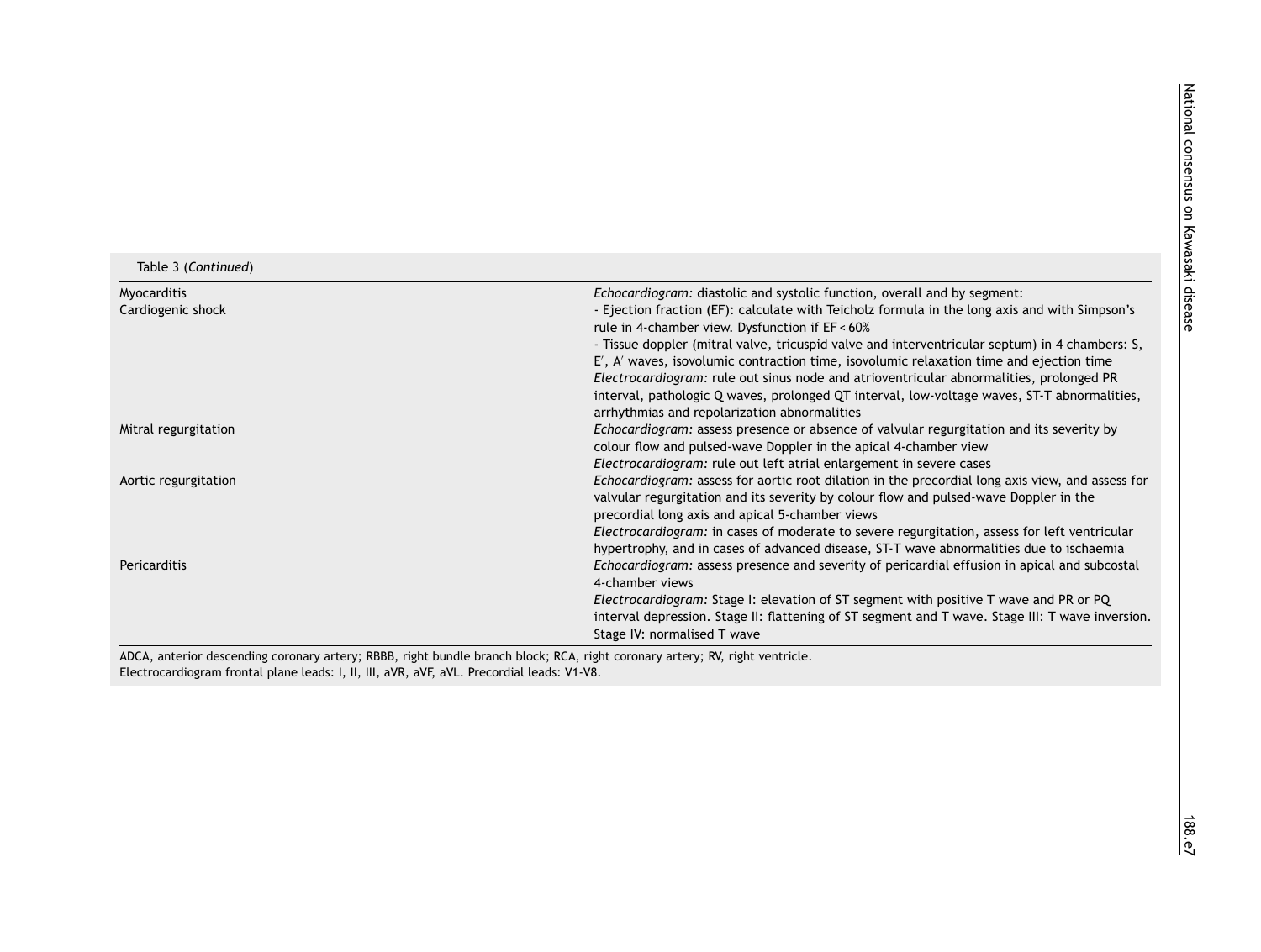<span id="page-7-0"></span>**Table 4** Criteria for performance of imaging tests other than echocardiography.

#### **CT coronary angiogram**

*Routine use is not indicated*

*In case of giant aneurisms located in proximal/distal regions of the arteries (visible on echocardiography), it is used for two purposes:*

To define the size of aneurysms at this level and assess distal coronary segments

To assess the presence/absence of thrombi/stenosis in coronary arteries

*Preferably with a prospective ECG-triggered protocol, using the step-and-shoot technique with administration of beta blockers to achieve a heart rate <70 bpm. Dose, 1.5-3 mSv. Patients aged < 7-8 years may require sedation*

#### **Cardiac MRI**

*Routine use is not indicated*

*In patients with coronary artery involvement detected by echocardiography classified at risk level* ≥*3* [\(Table](#page-13-0) 6) *and/or with suspected associated myocarditis (on echocardiography), it is useful to assess overall/segmental systolic function and the myocardium (perfusion MRI and delayed enhancement MRI)*

*Cardiac MRI is not the gold standard to assess coronary anatomy. However, it may be used for this purpose if it is already being performed for another reason Comparison with CT: this technique does not involve exposure to radiation, but requires longer image acquisition times (sedation in many cases) and offers lower resolution of coronary anatomy imaging*

#### **Cardiac catheterization**

- *Not recommended in acute stage of disease*

- *Unnecessary in patients without coronary abnormalities on echocardiography or with ectasias*

- *In patients with a single small or medium-sized aneurism, it should only be performed if the results of the evaluation of myocardial ischaemia were positive or the findings of imaging tests are compatible with stenosis*

- *In patients with a giant aneurism or several small/medium-sized aneurisms, perform if tests to assess for myocardial ischaemia are positive or there are clinical or echocardiographic changes suggestive of acute coronary disease*

## **Treatment**

#### **Treatment of KD in the acute stage**

The first-line medical treatment in KD is intravenous immunoglobulin (IVIG) infusion therapy.<sup>[11](#page-20-0)</sup> There is ample evidence of the efficacy of IVIG during the acute stage in reducing the incidence of coronary aneurisms.<sup>19-21</sup> Gamma globulin is a biologic drug consisting of a preparation with a high concentration of immunoglobulin G (≥95%) and other human immunoglobulins. Its mechanism of action remains unknown. It should be administered as early as possible within 10 days from onset, or even later in case of persistence of the fever of unknown origin, persistence of

inflammatory activity as evinced by the elevation of CRP levels or the ESR, or presence of coronary aneurisms. The standard regimen is a single infusion of 2 g/kg of IVIG [\(Table](#page-8-0)  $51.20,22$  $51.20,22$  Concomitant treatment with acetylsalicylic acid  $(ASA)^{23}$  $(ASA)^{23}$  $(ASA)^{23}$  should be initiated, at a moderate dose (30-50 mg/kg/day every 6 h, administered orally) until the patient has been afebrile for 48-72 h, subsequently adjusted to a lower dose to achieve an antiplatelet effect  $(3-5$  mg/kg/day in a single dose, administered orally) to be maintained through 6-8 weeks from onset and normalisation of the platelet count, acute phase reactant levels and echocardiographic features. In spite of its anti-inflammatory activity, it appears that treatment with ASA does not reduce the incidence of coronary aneurisms, however, in the studies that demonstrated the efficacy of IVIG it was used as adjuvant treatment, so ASA is traditionally associated with IVIG therapy. $24$ 

Approximately  $10-20%$  of patients with KD have persis-tent fever 36 h after treatment with IVIG and ASA.<sup>[25](#page-21-0)</sup> In these patients, inflammation and the risk of coronary damage therefore persist.

The use of corticosteroids as primary adjuvant treatment remains controversial, but a growing number of studies sup-port it.<sup>[26,27](#page-21-0)</sup>

In a study in Japanese patients with KD with a score indicative of high risk of resistance to primary treatment with IVIG therapy, the addition of corticosteroids to IVIG and ASA was associated with a decrease in inflammation, improved coronary outcomes and a reduced duration of symptoms,<sup>[26](#page-21-0)</sup> and the Japanese Circulation Society guidelines include steroid therapy as a first-line adjuvant treatment in these cases.<sup>[16](#page-20-0)</sup>

Two recent systematic reviews with meta-analyses have reported that corticosteroid therapy has proven effective in the prevention of coronary lesions, although the source studies were mainly conducted in Japanese patients. $28,29$  The Japanese scoring systems have not been validated in popu-lations in our region or in the United States.<sup>[30](#page-21-0)</sup> The American Heart Association considers the use of a long course of steroids concomitant with IVIG therapy in patients with risk factors for IVIG resistance, and administration of highdose methylprednisolone boluses as adjuvant treatment in patients that do not respond to the initial or repeated dose of IVIG or concomitantly to the second dose of IVIG in patients that do not respond to initial IVIG therapy combined with a long course and taper of oral steroids.<sup>[11](#page-20-0)</sup>

Corticosteroids may be considered for prophylaxis in children with severe KD and as rescue therapy in patients that do not respond to initial treatment. However, the routine use of corticosteroid therapy in all patients with KD needs to be supported by further research, especially outside Japan.

There is evidence that biological therapy with infliximab, a monoclonal antibody specific for tumour necrosis factor alpha (TNF $\alpha$ ), is efficacious in reducing inflammation, but not in suppressing vasculitis. $31$  Its use as adjuvant therapy to first-line treatment seems safe, but does not improve coronary outcomes.

The current evidence is not conclusive as regards the management of patients resistant to the initial IVIG dose. Many experts recommend a second dose of IVIG, although clinical trials have yet to be performed to assess the efficacy of this approach.<sup>3</sup> [C](#page-20-0)orticosteroid therapy has also been used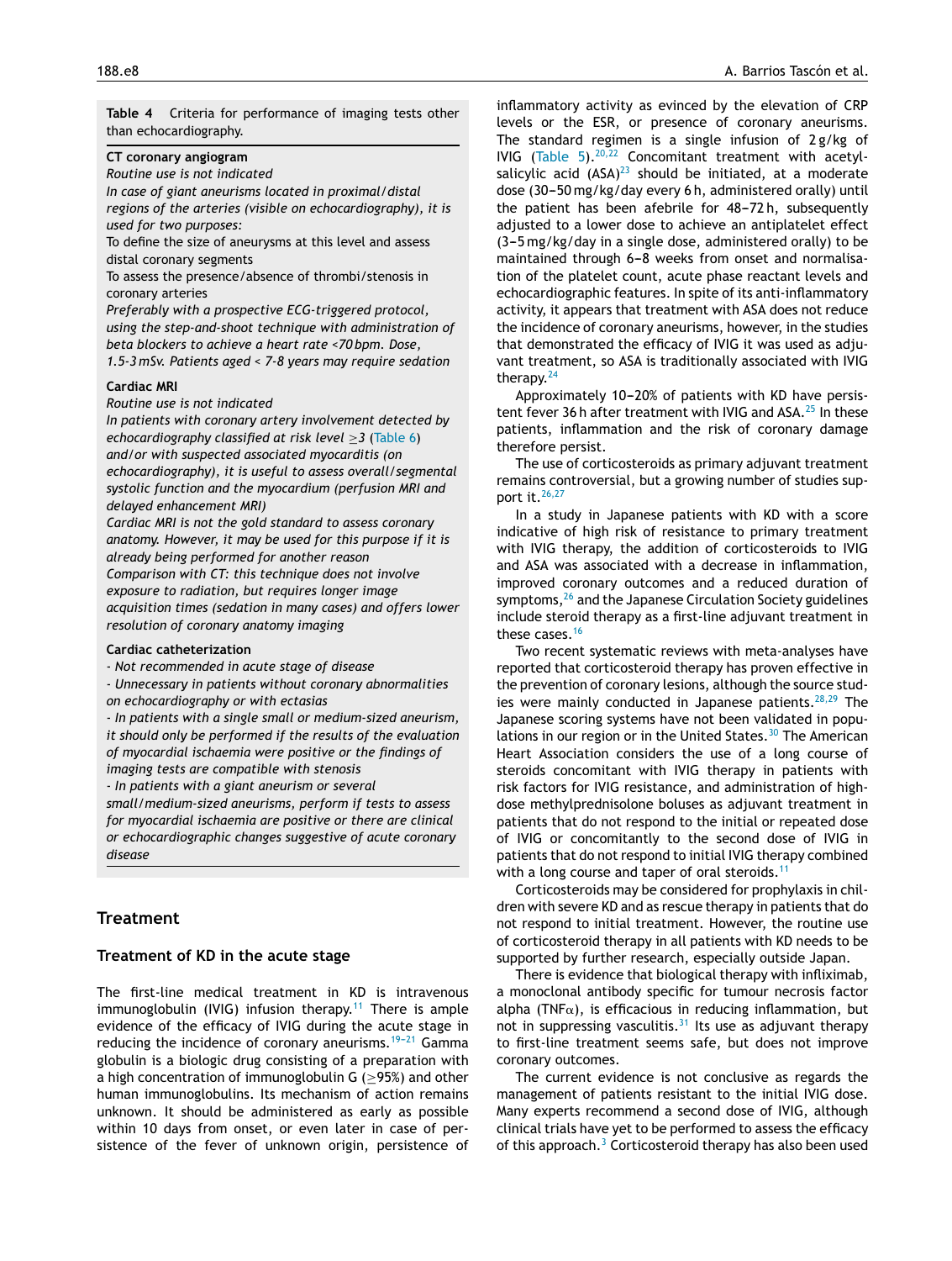<span id="page-8-0"></span>

| Table 5 |  | Drugs used in the management of Kawasaki disease. |  |
|---------|--|---------------------------------------------------|--|
|---------|--|---------------------------------------------------|--|

National consensus s Kawasaki disease

| First-line drugs    |                                                      |                                                                                                                                                                                                                                                                                                                                                                                                                                                                                                                                                                                                                                                                                                                                                                                                                                                                                                                                                                                                                                                                                         |                                                                                                                                                                                       |
|---------------------|------------------------------------------------------|-----------------------------------------------------------------------------------------------------------------------------------------------------------------------------------------------------------------------------------------------------------------------------------------------------------------------------------------------------------------------------------------------------------------------------------------------------------------------------------------------------------------------------------------------------------------------------------------------------------------------------------------------------------------------------------------------------------------------------------------------------------------------------------------------------------------------------------------------------------------------------------------------------------------------------------------------------------------------------------------------------------------------------------------------------------------------------------------|---------------------------------------------------------------------------------------------------------------------------------------------------------------------------------------|
| Drug<br><b>IVIG</b> | Dose<br>Single dose: 2 g/kg IV                       | Adverse reactions/precautions<br>Associated with a high infusion rate at beginning of<br>treatment, in 5-15%: fever, chills, headache, myalgia,<br>nausea, vomiting. During or up to 1-2 days after<br>infusion. An anaphylactic reaction may occur in children<br>with IgA deficiency due to the development by the<br>recipient of anti-IgA antibodies during previous<br>treatment with IVIG. In these cases, select the<br>preparation with the least amount of IgA of those<br>available. Measles, mumps, rubella and varicella<br>immunizations should be deferred for 11 months after<br><b>IVIG</b> administration<br>Infusion rate: always monitor the first infusion of IVIG for<br>the first 30 min. Initial rate for 5% solution: 0.5 mL/kg/h<br>in the first 30 min. For 10% solution: 0.25 ml/kg/h. The<br>rate can be increased progressively until reaching the<br>maximum specified by the manufacturer (consult<br>summary of product characteristics). Usually given over<br>12 h. The first time IVIG is given to a patient it must be<br>prepared as a 5% solution | Pharmaceutical form<br>Vials, 50 mg/mL:<br>$0.5g$ , 1g, 2.5g, 5g, 10g,<br>20g.<br>Vials, 100 mg/mL:<br>1g, 2g, 2.5g, 5g, 10g,<br>20 g.<br>Vials, lyophilised<br>powder: 2.5g, 5g, 10g |
| ASA                 | Anti-inflammatory: 30-50 mg/kg/day every<br>6h, p.o. | At anti-inflammatory doses, it may cause mild chronic<br>salicylate intoxication, which is characterised by<br>tinnitus and hearing loss. Discontinue treatment if these<br>symptoms appear. Hypoprothrombinaemia, rhinitis,<br>paroxysmal bronchospasm, gastrointestinal changes and<br>bleeding                                                                                                                                                                                                                                                                                                                                                                                                                                                                                                                                                                                                                                                                                                                                                                                       | Tablets: 100, 125, 150,<br>250, 300 and 500 mg                                                                                                                                        |
|                     | Antiaggregant:<br>3-5 mg/kg/day in 1 dose, p.o.      | Concomitant administration of ibuprofen antagonises<br>the irreversible platelet inhibition effect of ASA, so<br>ibuprofen is contraindicated in these patients<br>Use caution if patient has an active varicella or influenza<br>infection on account of the risk of Reye syndrome. If the<br>patient has an influenza infection in the acute stage of<br>KD, aspirin must be avoided (use paracetamol for fever<br>reduction and another antiplatelet agent, such as<br>clopidogrel, for at least 2 weeks). Children aged > 6<br>months should receive the inactivated influenza<br>vaccine. In case of exposure to varicella, ASA must be<br>discontinued and replaced by a different antiplatelet<br>agent. After vaccination against varicella, consider<br>switching ASA to an alternative antiplatelet agent for 6<br>weeks. However, there is no evidence of an association<br>of ASA with Reye syndrome at doses of 3-5 mg/kg/d                                                                                                                                                |                                                                                                                                                                                       |

Treatment of acute illness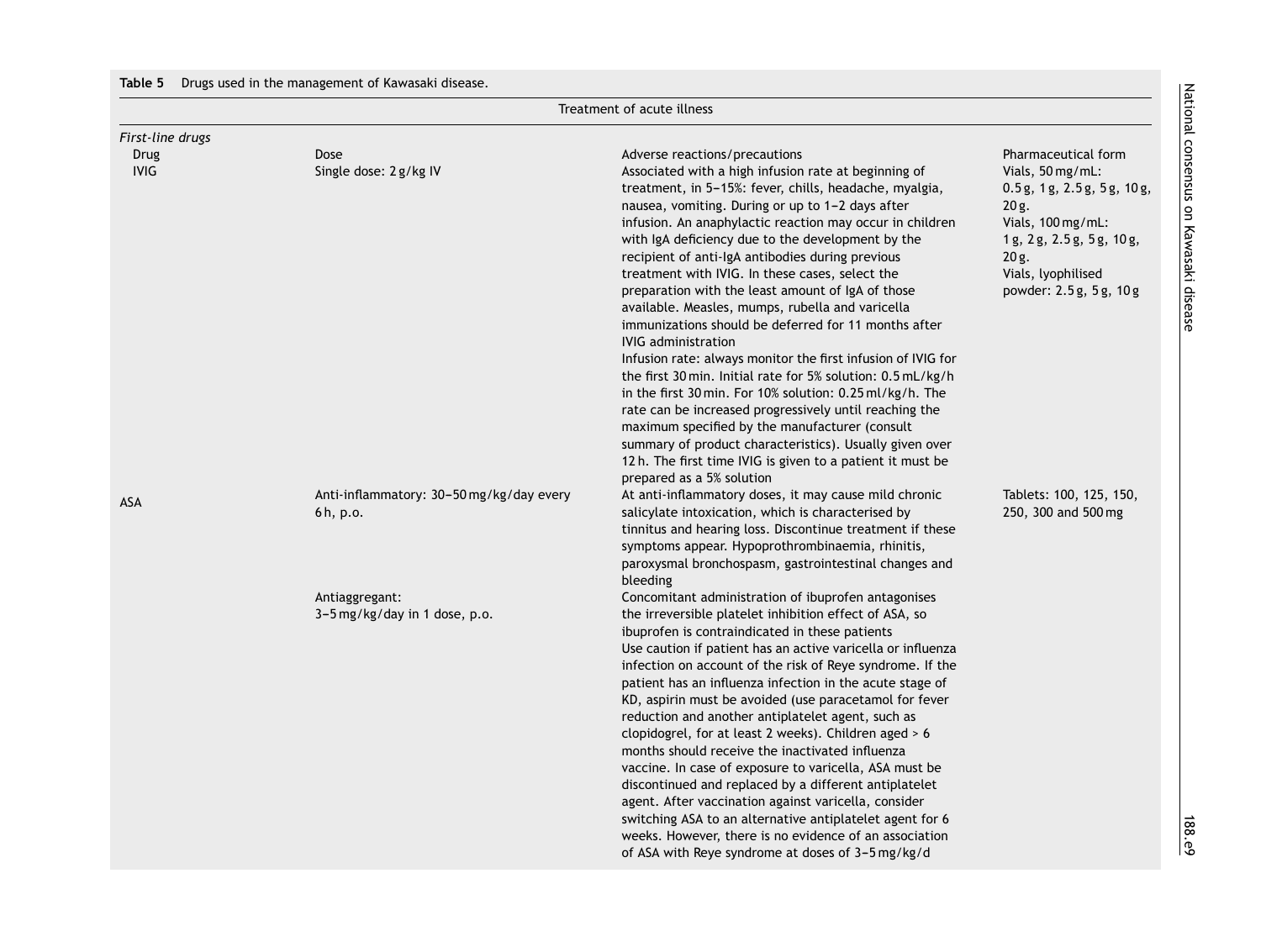| Table 5 (Continued) |  |  |  |
|---------------------|--|--|--|
|---------------------|--|--|--|

| Table 3 (Continued) |                                                                                                                                                                                                                                                                                                                                                                                                 |                                                                                                                                                                                                                                                                                                                                                                                                                                                                                |                                                                                                                                                                                        |
|---------------------|-------------------------------------------------------------------------------------------------------------------------------------------------------------------------------------------------------------------------------------------------------------------------------------------------------------------------------------------------------------------------------------------------|--------------------------------------------------------------------------------------------------------------------------------------------------------------------------------------------------------------------------------------------------------------------------------------------------------------------------------------------------------------------------------------------------------------------------------------------------------------------------------|----------------------------------------------------------------------------------------------------------------------------------------------------------------------------------------|
| Corticoids          | Various regimens:<br>- Methylprednisolone, 30 mg <sup>-1</sup> /kg/day IV<br>for 3 days, followed by methylprednisolone,<br>prednisolone or prednisone 2 mg/kg/day IV<br>or p.o. with gradual taper based on patient<br>evolution (Fig. 2)<br>- Methylprednisolone 2 mg/kg/day IV until<br>fever resolves and CRP levels decrease,<br>with gradual taper based on patient<br>evolution (Fig. 2) | Acne, hypokalaemia, fluid retention, alkalosis,<br>weakness, myopathy with muscle atrophy, cataracts,<br>raised intracranial pressure, high blood pressure,<br>osteoporosis, Cushing syndrome, adrenal suppression,<br>peptic ulcer, glucose intolerance, hirsutism,<br>amenorrhoea, infection, delayed growth                                                                                                                                                                 | Methylprednisolone:<br>Vials: 8, 20, 40, 125,<br>250, 500, 1000 mg.<br>Tablets: 4, 16, 40 mg.<br>Prednisolone:<br>suspension, 7 mg/mL<br>Prednisone: tablets, 2.5,<br>5, 10, 30, 50 mg |
|                     |                                                                                                                                                                                                                                                                                                                                                                                                 |                                                                                                                                                                                                                                                                                                                                                                                                                                                                                |                                                                                                                                                                                        |
| Infliximab          | Second-line drugs (supervision by an expert is recommended)<br>6 mg/kg IV over 2 h<br>1-2 doses (if 2 doses, administer 1<br>dose/week)                                                                                                                                                                                                                                                         | Very frequent (>1/10): risk of infection, headache,<br>nauseas, abdominal pain.<br>Frequent (1/10-1/100): neoplasia, neutropenia,<br>leukopenia, anaemia, lymphadenopathies, respiratory<br>allergy symptoms, depression, insomnia, conjunctivitis,<br>hypotension, hypertension, ecchymosis, hot flashes,<br>facial redness, liver failure, urticaria, eruption,<br>pruritus, hyperhidrosis, dry skin, fungal dermatitis,<br>eczema, alopecia, arthralgia, myalgia, back pain | Powder for concentrate<br>for solution for infusion:<br>100 mg                                                                                                                         |
| Anakinra            | 2-6 mg/kg/day subcut, 15 days                                                                                                                                                                                                                                                                                                                                                                   | Infections, neutropenia, thrombocytopenia, headache,<br>local reaction at injection site, hypercholesterolaemia                                                                                                                                                                                                                                                                                                                                                                | 100 mg solution for<br>injection in pre-filled<br>syringe                                                                                                                              |
| Etanercept          | 0.8 mg/kg/dose IV weekly (3 doses)                                                                                                                                                                                                                                                                                                                                                              | Local reaction at injection site, risk of infection, allergic<br>reaction, development of autoantibodies, fever, pruritus                                                                                                                                                                                                                                                                                                                                                      | 10 mg powder and<br>solvent for solution for<br>injection for paediatric<br>use                                                                                                        |
| Ciclosporin         | 3 mg/kg/day IV every 12 h<br>4-8 mg/kg/day p.o. every 12 h                                                                                                                                                                                                                                                                                                                                      | Very frequent (>1/10): hyperlipidaemia,<br>hypercholesterolaemia, high blood pressure, tremors,<br>headache, renal failure<br>Frequent (1/10-1/100): skin rash, oedema, convulsive<br>seizures, hirsutism, hyperkalaemia, hypomagnesemia,<br>hyperuricemia, diabetes, cholestasis, gingival<br>enlargement, lymphoproliferative syndromes, liver and<br>gastrointestinal changes                                                                                               | Soft capsules: 25, 50,<br>100 mg<br>Solution, 100 mg/mL.<br>Ampoules: 50 g/mL,<br>250 mg/5 mL                                                                                          |
| Cyclophosphamide    | 2 mg/kg/day IV single infusion                                                                                                                                                                                                                                                                                                                                                                  | Dose-dependent myelosuppression, haemorrhagic<br>cystitis, nausea and vomiting, reversible alopecia,<br>syndrome of inappropriate antidiuretic hormone<br>secretion, renal fibrosis, sterility, aspermia or<br>azoospermia and amenorrhoea                                                                                                                                                                                                                                     | Powder for injectable<br>solution: 50, 100,<br>200 mg.                                                                                                                                 |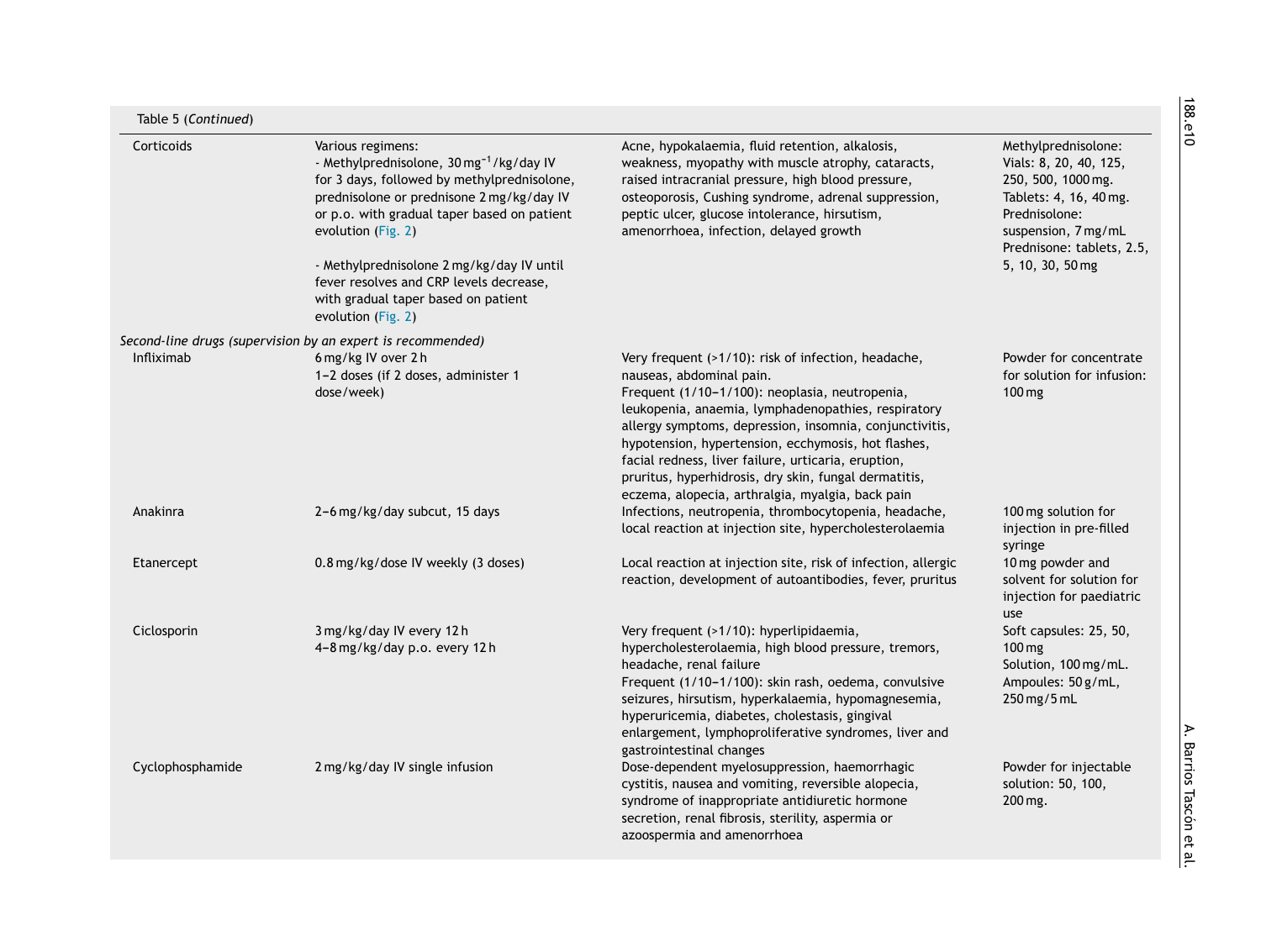—<br>—

| Table 5 (Continued)                                |                                                                                                                                                                                                                                                                                                      |                                                                                                                                                                                                                                                                                                                                                                                                                                                                                                                                                                                                     |                                                                                 |
|----------------------------------------------------|------------------------------------------------------------------------------------------------------------------------------------------------------------------------------------------------------------------------------------------------------------------------------------------------------|-----------------------------------------------------------------------------------------------------------------------------------------------------------------------------------------------------------------------------------------------------------------------------------------------------------------------------------------------------------------------------------------------------------------------------------------------------------------------------------------------------------------------------------------------------------------------------------------------------|---------------------------------------------------------------------------------|
| Antiplatelet, anticoagulant and fibrinolytic drugs |                                                                                                                                                                                                                                                                                                      |                                                                                                                                                                                                                                                                                                                                                                                                                                                                                                                                                                                                     |                                                                                 |
| Dipyridamole                                       | Antiplatelet dose: 3-6 mg/kg/day every 8 h<br>p.o.<br>Administer with water or milk on empty<br>stomach, 1 h before or 2 h after eating                                                                                                                                                              | Vasodilatation, antihypertensor, dizziness, headache<br>(dose-dependent), exanthema, pruritus, gastrointestinal<br>changes<br>Increased risk of haemorrhage in association with use of<br>anticoagulant drugs or drugs with an antiplatelet effect<br>(omega 3 fatty acids and vitamin E, NSAIDs and valproic<br>acid).<br>Increases the levels and amplifies effect of: adenosine,<br>and its $\beta$ -blocker effect (bradycardia)<br>Dampens effect of cholinesterase inhibitors                                                                                                                 | Tablets: 100 mg<br>Compounded<br>preparation: 10 mg/mL<br>oral suspension       |
| Clopidogrel                                        | - Newborns and <2 years: 0.2 mg/kg/day<br>very 24h p.o.<br>$-$ >2 years:<br>1 mg/kg/day p.o. titrated to maximum<br>response. 75 mg<br>Administer with or without food                                                                                                                               | Pruritus, gastrointestinal bleeding, epistaxis<br>Increases risk of haemorrhage in combination with drugs<br>that cause changes in haemostasis<br>Reduced effect in CYP2C19 poor metabolizers                                                                                                                                                                                                                                                                                                                                                                                                       | Tablets: 75 mg, 300 mg<br>Compounded<br>preparation: 5 mg/mL<br>oral suspension |
| Abciximab                                          | Loading dose: 0.25 mg/kg as IV bolus given<br>over 10-60 min, followed by continuous<br>infusion at $0.125 \mu g/kg/min$ (maximum<br>$10 \mu g/min$ over 12 h IV)<br>Concentration of solution for adults:<br>28.8 $\mu$ g/mL or 36 $\mu$ g/mL diluted in dextrose<br>saline or physiological saline | Risk of haemorrhage that increases with other drugs or<br>factors that affect haemostasis (4-17%)<br>Other (>10%): hypotension, chest pain, lumbar pain,<br>nausea. May cause hypersensitivity reactions.<br>Administer through access in a compressible site. Do not<br>administer in case of recent history (<6 weeks) of<br>abdominal bleeding, surgery or major injury, stroke,<br>thrombocytopenia (<100 000/ $\mu$ L). Monitor platelet count<br>at 2-4h from initial bolus and at 12h from initiation.<br>Onset of action at 10 min, duration of antiplatelet effect<br>of 72 h up to 7 days | Solution for injection<br>and infusion, 2 mg/mL                                 |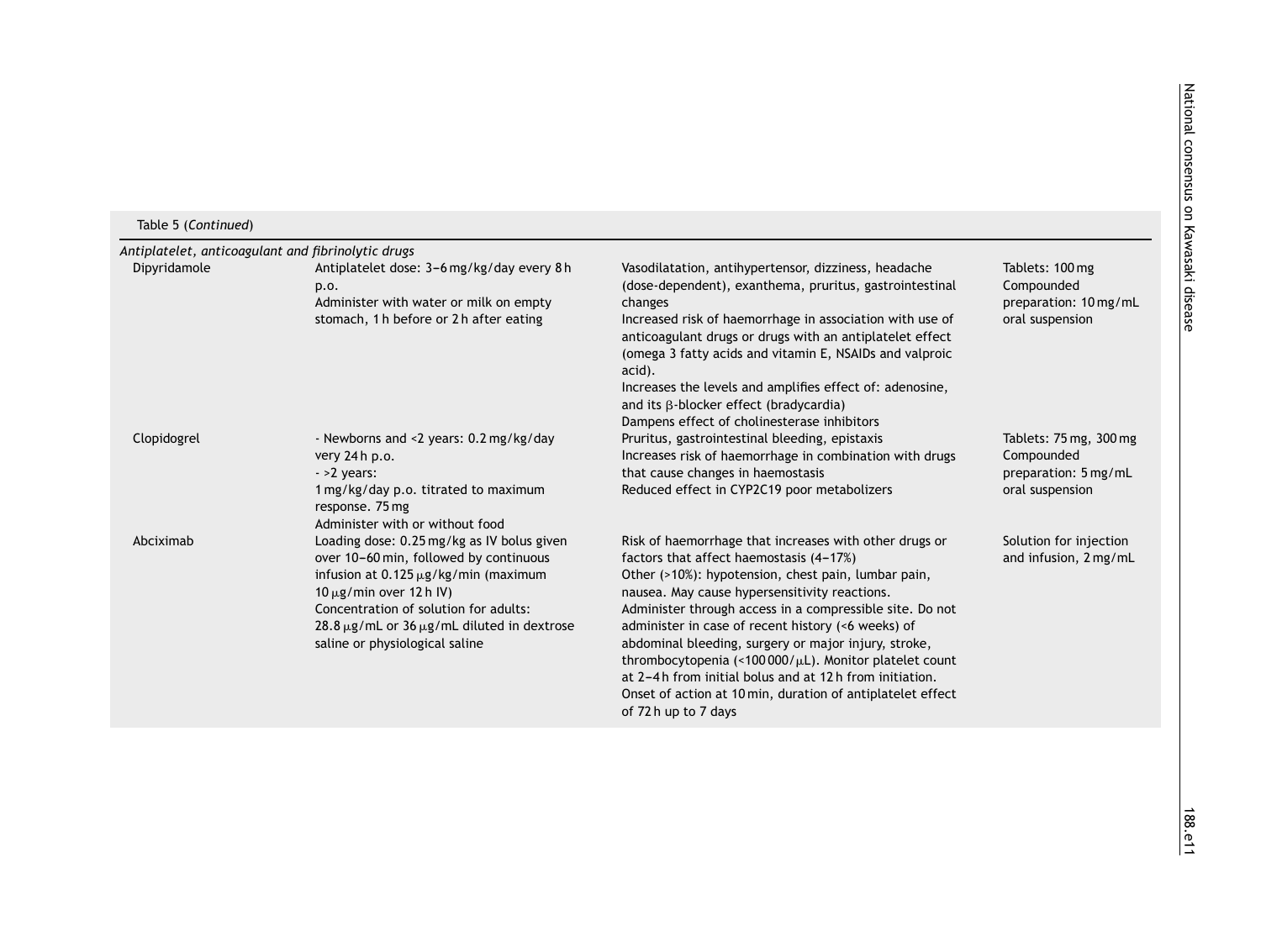| Table 5 (Continued)                                    |                                                                                                                                                                                                                                                                                                                             |                                                                                                                                                                                                                                                                                                                                |                                                                                                                                                |
|--------------------------------------------------------|-----------------------------------------------------------------------------------------------------------------------------------------------------------------------------------------------------------------------------------------------------------------------------------------------------------------------------|--------------------------------------------------------------------------------------------------------------------------------------------------------------------------------------------------------------------------------------------------------------------------------------------------------------------------------|------------------------------------------------------------------------------------------------------------------------------------------------|
| Low molecular weight<br>heparin (enoxaparin<br>sodium) | In paediatrics, do not administer every 24h<br>due to faster clearance of drug<br>$-$ <12 months:<br>Treatment:<br>3 mg/kg/day subcut every 12 h<br>Prophylaxis:<br>1.5 mg/kg/day subcut every 12h.<br>- Children and adolescents:<br>Treatment:<br>2 mg/kg/day subcut every 12 h<br>Prophylaxis:<br>1 mg/kg/day every 12 h | Major adverse reactions: anaphylactic shock,<br>haemorrhage, thrombocytopenia, thrombosis<br>Treatment dose: $0.5 - 1$ U/mL<br>Prophylaxis dose: 0.1- 0.3 U/mL<br>Adjust subsequent doses based on anti-factor Xa activity<br>and specific nomogram.<br>Adjust dosage in case of severe renal failure<br>Risk of hyperkalaemia | Solution in pre-filled<br>syringes,<br>100 mg/mL<br>Different preparations:<br>10 000 IU/mL and<br>15 000 IU/mL                                |
| Unfractionated<br>heparin sodium                       | Loading dose: 75 U/kg as IV bolus over<br>$10 \,\mathrm{min}$<br>Maintenance:<br><1 year: 28 IU/kg/h IV<br>>1 year: 20 IU/kg/h IV Measure aPTT at 6 h,<br>target: $60-85s$                                                                                                                                                  | High risk of haemorrhage.<br>Difficult management. Limited experience in paediatric<br>use<br>High variability between patients                                                                                                                                                                                                |                                                                                                                                                |
| Acenocoumarol                                          | First dose:<br>- Newborns:<br>$0.2$ mg/kg p.o.<br>$-$ <1 year:<br>$0.1$ mg/kg/day p.o.<br>$-1-5$ years:<br>0.06 mg/kg day p.o. Adjust based on INR<br>value (target, 2-3)<br>Peak action at 36-48h                                                                                                                          | Increased risk of haemorrhage. Discontinue if INR > 4<br>Effects may be affected by dietary intake of vitamin K                                                                                                                                                                                                                | Tablets: 1 and 4 mg.                                                                                                                           |
| Alteplase                                              | IV thrombolysis:<br>Standard dose: 0.5 mg/kg/h<br>(0.1-0.6 mg/kg/h for 6h. Low dose:<br>0.03-0.06 mg/kg/h for 12-48h<br>Maximum 2 mg/h                                                                                                                                                                                      | High risk of haemorrhage. Cholesterol crystal<br>embolisation. Lingual angioedema                                                                                                                                                                                                                                              | Powder and solvent for<br>solution for injection<br>and infusion: vials of<br>10 mg, 20 mg and 50 mg<br>to prepare 1 mg/mL<br>solution         |
| Urokinase                                              | IV thrombolysis:<br>1.0-1.6 $\times$ 104 U/kg Over 30-60 min<br>Intracoronary thrombolysis:<br>$0.4 \times 104$ U/kg over 10 min<br>Can be repeated up to 4 times                                                                                                                                                           | High risk of haemorrhage                                                                                                                                                                                                                                                                                                       | Powder and solvent for<br>solution for injection<br>and infusion: vials of<br>100 000 IU and 250 000 IU<br>to prepare 50 000 IU/mL<br>solution |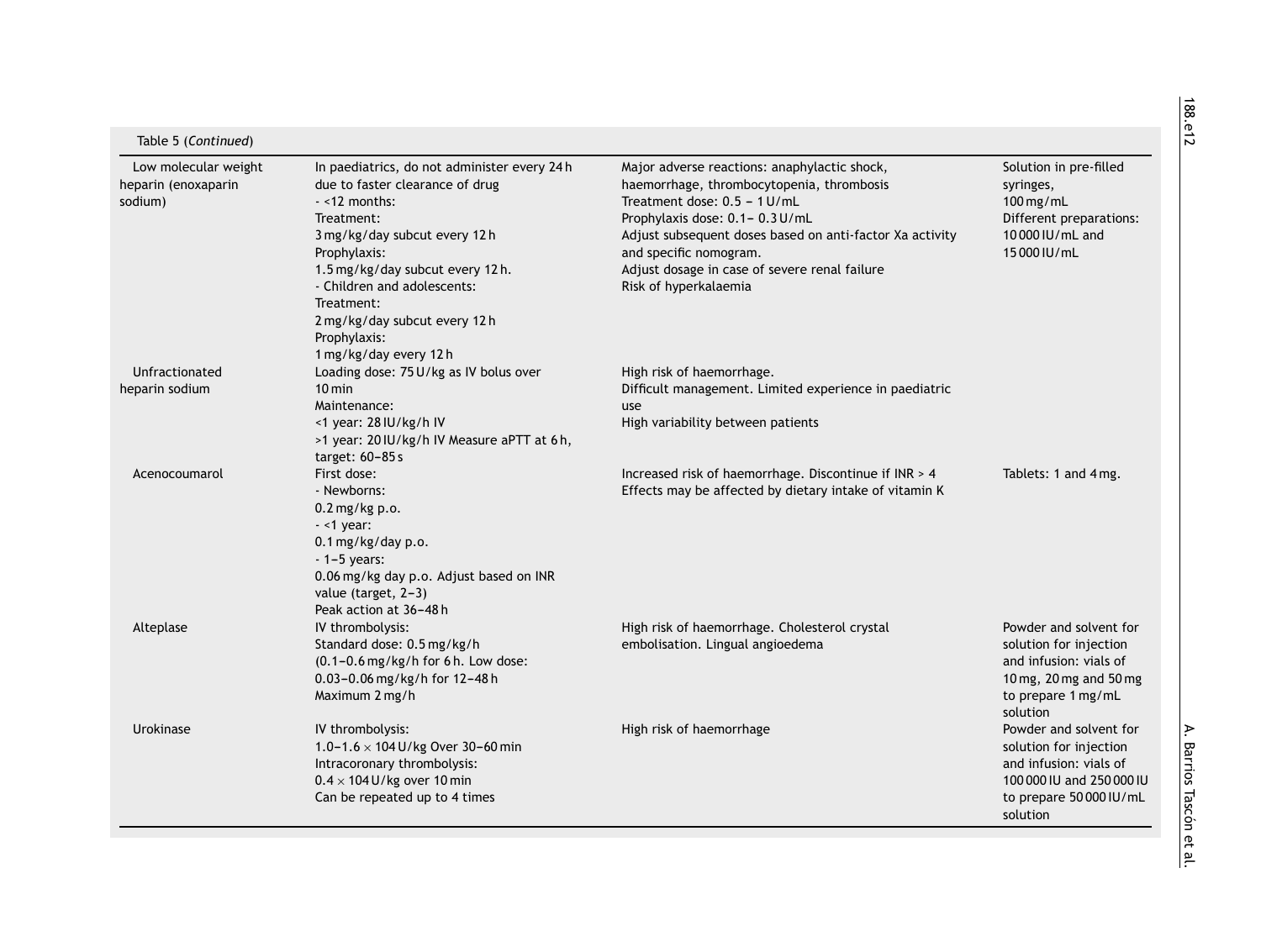as second-line treatment in these patients, as noted above. It appears that long courses of oral corticosteroids may suppress vascular inflammation, but there have been no clinical trials comparing different corticosteroid regimens.

Two retrospective studies and one randomised multicentre study have compared the use of infliximab in patients resistant to IVIG to administration of a second dose of IVIG.<sup>[32](#page-21-0)</sup> Treatment with infliximab was associated with a reduction in length of stay and in the duration of fever, but not in the incidence of cardiovascular sequelae or adverse events. There are 3 published case reports describing the successful use of anakinra, an interleukin-1 (IL-1) receptor antagonist, in patients with KD highly refractory to conventional treatment, and clinical trials that evaluate its efficacy in acute KD are currently underway.  $33-36$  Anakinra has been associated with a decrease in the duration of fever and serum marker levels as well as improved shortterm coronary outcomes, so its use should be considered for rescue of patients that do not respond to conventional treatment.

Ciclosporin seems to reduce the length of stay and duration of fever, but not the incidence of coronary complications. A clinical trial of ciclosporin in combination with IVIG is currently in progress. $37$  Cyclophosphamide, which is widely used to treat other types of vasculitis, should be reserved for very severe cases on account of its side effects, as should plasma exchange.

There are cases where diagnosis is delayed (past 10 days from onset) and the fever and elevation of acute phase reactants have already resolved. In these cases, treatment with low-dose ASA for an antiplatelet effect (3-5 mg/kg/day) should be initiated and maintained until the end of the acute stage of disease (6-8 weeks), verifying the normalisation of echocardiographic features and platelet count before discontinuation.

Based on the current evidence, this consensus document proposes different treatment regimens according to the presence of risk factors at diagnosis, the clinical condition of the patient and the response to previous conventional and steroid treatment [\(Fig.](#page-17-0) 2).

*Note*: our working group recommends consultation with an expert/team of experts to make treatment decisions if there is any uncertainty or in particularly complex cases.

## **Treatment of cardiomyopathy/shock during acute stage**

Myocardial function usually recovers after treatment with IVIG, as the latter curbs inflammation and systemic manifestations. In cases with mild haemodynamic instability, patients usually respond to treatment with diuretic and vasopressor agents. Shock may have a cardiogenic, distributive or mixed cause, with a pathophysiology similar to that of septic shock, with vasodilation produced by inflammatory factors, absolute and relative hypovolaemia and myocardial dysfunction. In these cases, treatment with IVIG should be combined with the use of inotropic and vasopressor agents (dobutamine, epinephrine, norepinephrine and dopamine). $11$ 

## **Prevention and treatment of thrombosis in patients with coronary aneurisms**

In addition to rupture of a coronary artery aneurism, which is a rare occurrence, thrombotic occlusion of a coronary aneurism followed by secondary myocardial infarction is the most frequent complication in the acute stage of KD.

Coronary thrombosis should be suspected in patients with rapid deterioration of ventricular function or electrocardiographic changes. In case of coronary aneurisms with a progressive increase in diameter, the use of antiplatelet agents should be considered (for example, adding clopidogrel to ASA), as inadequate thromboprophylaxis in patients with coronary abnormalities is the strongest predictor of a poor outcome during the acute stage of disease.

The management in this section has been extrapolated from clinical practice in adults with coronary or cerebrovascular disease ([Tables](#page-7-0) 4 and 5).

## **Risk stratification and follow-up**

Patients with KD are stratified into different groups according to coronary involvement regardless of the stage of disease. In addition to the size of aneurisms, the risk factors for ischaemia that need to be considered are: extent of maximal involvement, distal location, absence of collateral vessels, obstruction, prior history of thrombosis, acute myocardial infarction (AMI), revascularisation or presence of ventricular dysfunction. The greater the extent of coronary involvement, the higher the risk of developing ischaemia, so the management and follow-up will vary between groups ([Table](#page-13-0) 6). The long-term management protocol should be initiated at the end of the acute stage  $(4-6$  weeks) when coronary artery luminal diameters are no longer enlarging.

The cardiovascular risk of patients without aneurisms is similar to that of the general population, so these patients may be discharged from follow-up in the cardiology department after verifying the normalisation of coronary artery features, with an emphasis on the evaluation of cardiovascular risk factors.[2](#page-20-0)

In cases where aneurisms develop, the latter resolve in the first 3 months in 15% of patients, and there is regression from initial measurement in most patients within the next 2 years, depending on the extent of involvement.  $38$  Despite regression, the aneurismal area may narrow progressively as a result of luminal myofibroblastic proliferation. For this reason, patients that develop aneurisms in the acute stage of KD require long-term cardiologic follow-up, regardless of regression.

Patients with severe coronary artery involvement do not usually develop cardiologic symptoms unless they suffer myocardial ischaemia secondary to obstruction and thrombosis.

The signs and symptoms of AMI may be atypical and nonspecific in children, especially in infants. Few cases of myocardial ischaemia have been reported in children due to the development of collateral vessels, and they have been associated with the rupture of aneurisms during acute illness due to their rapid growth.

In cases where there is evidence of inducible myocardial ischaemia, performance of invasive angiography is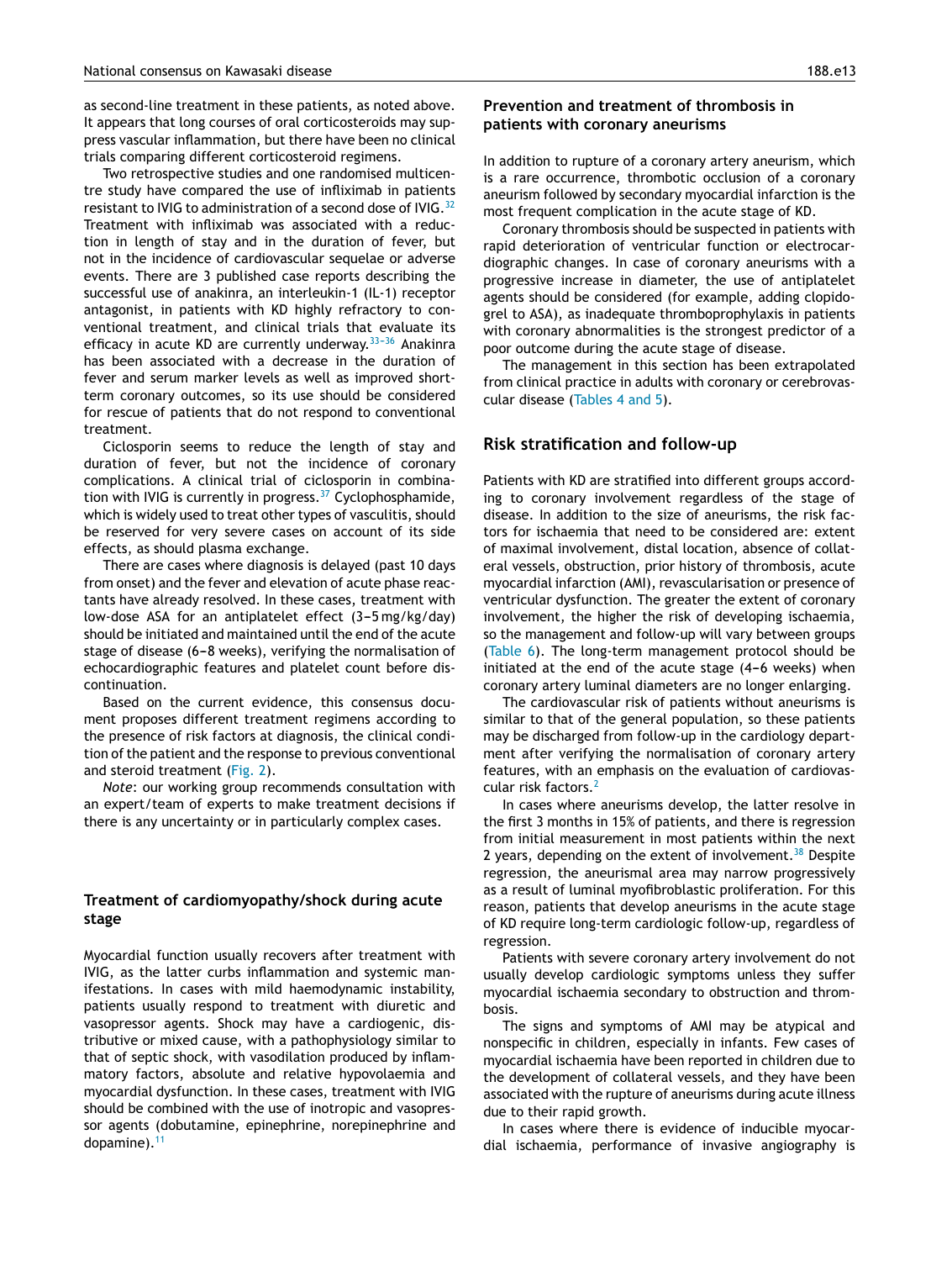<span id="page-13-0"></span>

| Risk level                                                                  | Cardiology followup <sup>a</sup>                                                    | Followup tests                                                                                                                                                                                                                                                                          | Pharmacological treatment                                                       | Nonpharmacological<br>treatment and physical<br>activity recommendations                                                                                                                                                      |
|-----------------------------------------------------------------------------|-------------------------------------------------------------------------------------|-----------------------------------------------------------------------------------------------------------------------------------------------------------------------------------------------------------------------------------------------------------------------------------------|---------------------------------------------------------------------------------|-------------------------------------------------------------------------------------------------------------------------------------------------------------------------------------------------------------------------------|
| 1. No coronary involvement<br>at any point<br>$(z\text{-score always} < 2)$ | Not needed. Discharge at 6<br>weeks from onset.<br>Consider checkup at 12<br>months | - Not needed.<br>- Prevention of<br>cardiovascular risk factors <sup>b</sup>                                                                                                                                                                                                            | ASA $(3-5mg/kg)$ until 6<br>weeks from onset of KD<br>No need of ASA thereafter | Restriction of physical<br>activity is not recommended<br>beyond 6-8 weeks                                                                                                                                                    |
| 2. Dilation<br>$(z$ -score always 2–2.5)                                    | Discharge at 12 months<br>(If dilation persists,<br>checkup every 2-5 years)        |                                                                                                                                                                                                                                                                                         | Consider continuing ASA<br>$(3-5 \text{ mg/kg})$ if dilation<br>persists        |                                                                                                                                                                                                                               |
| 3. Small aneurism (z-score $\geq$ 2.5 to <5)                                |                                                                                     |                                                                                                                                                                                                                                                                                         |                                                                                 |                                                                                                                                                                                                                               |
| 3.1 Persistent                                                              | 6 and 12 months (first year),<br>once a year thereafter                             | - Cardiac stress test <sup>c</sup> every<br>2-3 years or if patient<br>exhibits symptoms of<br>ischaemia or signs of<br>ventricular dysfunction<br>- Consider angiography <sup>d</sup><br>every 3-5 years<br>- Prevention of<br>cardiovascular risk factors <sup>b</sup>                | $ASA$ (3-5 mg/kg) until<br>aneurisms regress<br><b>Consider statins</b>         | < 11 years: restriction of<br>physical activity is not<br>recommended beyond<br>6-8 weeks<br>> 11 years: consider<br>restriction of physical<br>activity based on results<br>of cardiac stress test and<br>functional testing |
| 3.2 Decreased to dilation<br>or normal luminal dimension                    | $1-3$ years                                                                         | - Cardiac stress test <sup>c</sup> every<br>3-5 years or if patient<br>exhibits symptoms of<br>ischaemia or signs of<br>ventricular dysfunction<br>- Consider angiography <sup>d</sup> in<br>case of inducible ischaemia<br>- Prevention of<br>cardiovascular risk factors <sup>b</sup> |                                                                                 |                                                                                                                                                                                                                               |

#### **Table 6** Cardiology followup based on risk in patients with Kawasaki disease.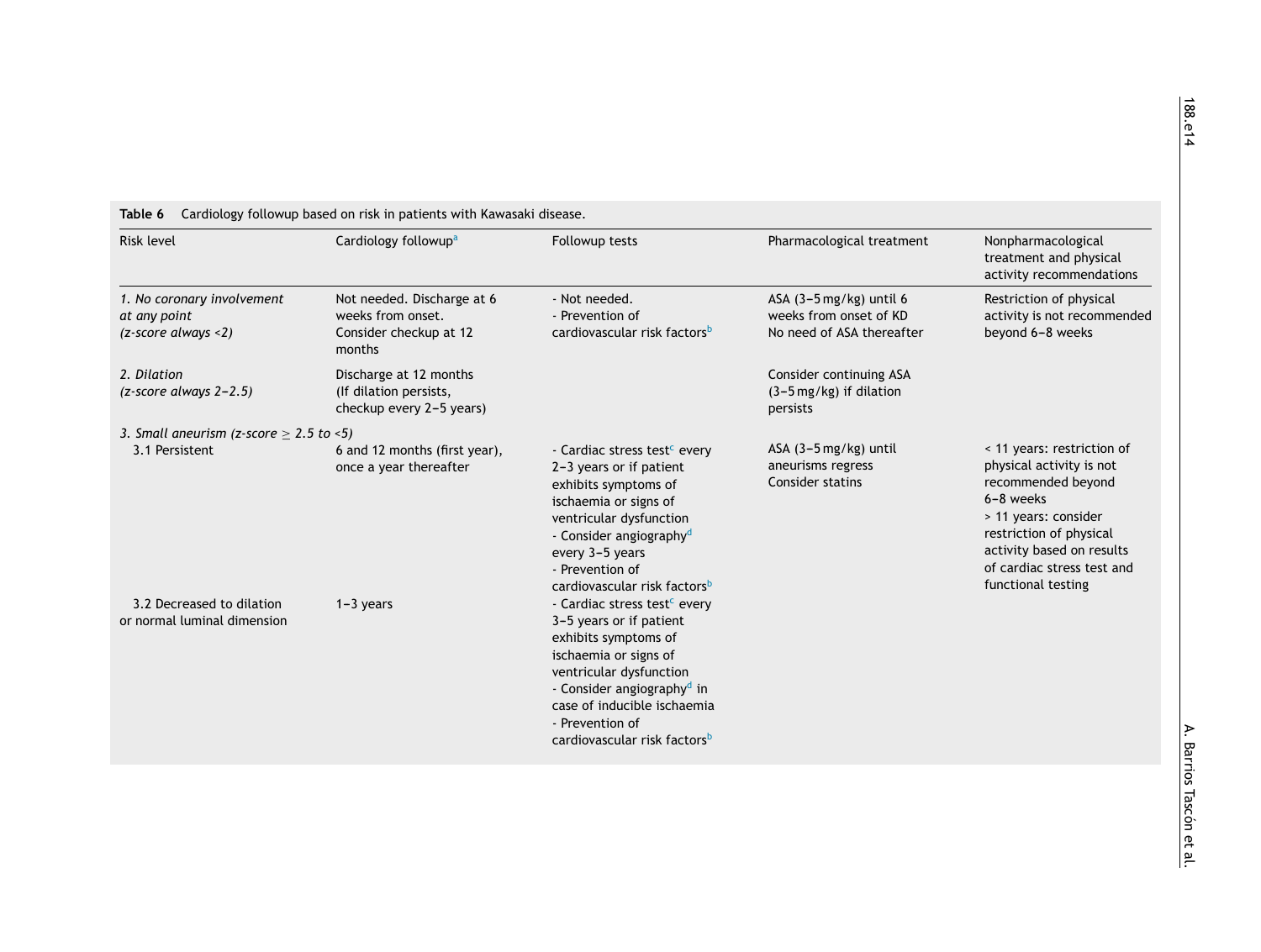| Table 6 (Continued)                                      |                                                                            |                                                                                                                                                                                                                                                                                |                                                                                                                                                          |                                                                                                                                                                                                                              |  |  |
|----------------------------------------------------------|----------------------------------------------------------------------------|--------------------------------------------------------------------------------------------------------------------------------------------------------------------------------------------------------------------------------------------------------------------------------|----------------------------------------------------------------------------------------------------------------------------------------------------------|------------------------------------------------------------------------------------------------------------------------------------------------------------------------------------------------------------------------------|--|--|
| <b>Risk level</b>                                        | Cardiology followup <sup>a</sup>                                           | Followup tests                                                                                                                                                                                                                                                                 | Pharmacological treatment                                                                                                                                | Nonpharmacological<br>treatment and physical<br>activity recommendations                                                                                                                                                     |  |  |
|                                                          | 4. Medium aneurism (z-score $\geq$ 5 to <10 and absolute dimension < 8 mm) |                                                                                                                                                                                                                                                                                |                                                                                                                                                          |                                                                                                                                                                                                                              |  |  |
| 4.1 Persistent                                           | 3-6-12 months (first year).<br>$6 - 12$ months                             | - Cardiac stress test <sup>c</sup> every<br>1-3 years or if patient<br>exhibits symptoms of<br>ischaemia or signs of<br>ventricular dysfunction<br>- Consider angiography <sup>d</sup><br>every 2-5 years<br>- Prevention of<br>cardiovascular risk factors <sup>b</sup>       | ASA $(3-5mg/kg)$<br>Consider anticoagulation<br>therapy<br>(Acenocoumarol/LMWH)<br>or dual antiplatelet<br>therapy (clopidogrel) if<br>aneurisms persist | <11 years: restriction of<br>physical activity is not<br>recommended beyond<br>6-8 weeks<br>> 11 years: consider<br>restriction of physical<br>activity based on results<br>of cardiac stress test and<br>functional testing |  |  |
| 4.2 Decreased to small<br>aneurism                       | 1 year                                                                     | - Cardiac stress test <sup>c</sup> every<br>2-3 years or if patient<br>exhibits symptoms of<br>ischaemia or signs of<br>ventricular dysfunction<br>- Consider angiography <sup>d</sup><br>every 3-5 years<br>- Prevention of<br>cardiovascular risk factors <sup>b</sup>       | Consider dual<br>antiplatelet therapy<br>(add clopidogrel) if<br>aneurisms regress<br><b>Consider statins</b>                                            | If anticoagulation is<br>used, avoid contact<br>sports                                                                                                                                                                       |  |  |
| 4.3 Decreased to dilation<br>or normal luminal dimension | $1-2$ years                                                                | - Cardiac stress test <sup>c</sup> every<br>2-4 years or if patient<br>exhibits symptoms of<br>ischaemia or signs of<br>ventricular dysfunction<br>- Angiography <sup>d</sup> in case of<br>inducible ischaemia<br>- Prevention of<br>cardiovascular risk factors <sup>b</sup> |                                                                                                                                                          |                                                                                                                                                                                                                              |  |  |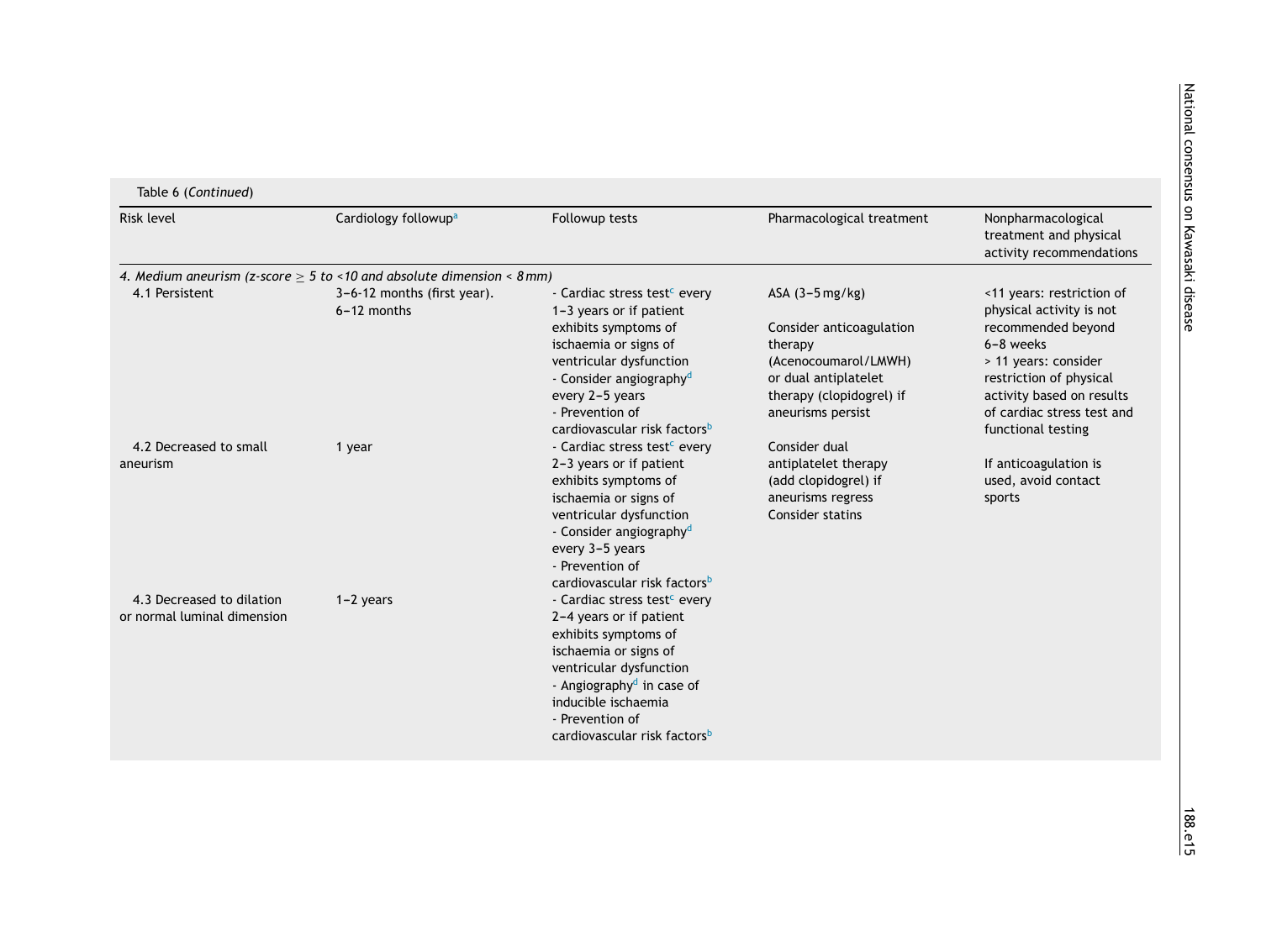| Table 6 (Continued)                                      |                                                                  |                                                                                                                                                                                                                                                                                                                 |                                                                                                                                                                                                                      |                                                                                                                                                                    |  |  |
|----------------------------------------------------------|------------------------------------------------------------------|-----------------------------------------------------------------------------------------------------------------------------------------------------------------------------------------------------------------------------------------------------------------------------------------------------------------|----------------------------------------------------------------------------------------------------------------------------------------------------------------------------------------------------------------------|--------------------------------------------------------------------------------------------------------------------------------------------------------------------|--|--|
| Risk level                                               | Cardiology followup <sup>a</sup>                                 | Followup tests                                                                                                                                                                                                                                                                                                  | Pharmacological treatment                                                                                                                                                                                            | Nonpharmacological<br>treatment and physical<br>activity recommendations                                                                                           |  |  |
| 5. Giant aneurism (z-score $\geq$ 10 and/or $\geq$ 8 mm) |                                                                  |                                                                                                                                                                                                                                                                                                                 |                                                                                                                                                                                                                      |                                                                                                                                                                    |  |  |
| 5.1. Persistent                                          | $1 - 2 - 3 - 6 - 9 - 12$ months (first<br>year).<br>$3-6$ months | - Cardiac stress test <sup>c</sup> every<br>6-12 months or if patient<br>exhibits symptoms of<br>ischaemia or signs of<br>ventricular dysfunction<br>- Consider angiography <sup>d</sup> at<br>6-12 months and every 1-5<br>years<br>- Prevention of                                                            | $ASA$ (3-5 mg/kg).<br>Anticoagulation with<br>acenocoumarol or LMWH<br>if aneurism persists or<br>decreases to medium<br>size<br>Consider if aneurism<br>decreases to small size,                                    | Restriction of physical<br>activity based on results<br>of cardiac stress test and<br>functional testing<br>If anticoagulation is<br>used, avoid contact<br>sports |  |  |
| 5.2. Decreased to<br>medium aneurism                     | $6 - 12$ months                                                  | cardiovascular risk factors <sup>b</sup><br>- Cardiac stress test <sup>c</sup> every<br>year or if patient exhibits<br>symptoms of ischaemia or<br>signs of ventricular<br>dysfunction<br>- Consider angiography <sup>d</sup><br>every 2-5 years<br>- Prevention of<br>cardiovascular risk factors <sup>b</sup> | discontinue if aneurism<br>regresses<br>Consider dual<br>antiplatelet therapy<br>(ASA + clopidogrel), with<br>anticoagulation if<br>aneurism persists, or in<br>place of anticoagulation<br>if aneurism decreases or |                                                                                                                                                                    |  |  |
| 5.3 Decreased to small<br>aneurism                       | $6 - 12$ months                                                  | - Cardiac stress test <sup>c</sup> every<br>1-2 years or if patient<br>exhibits symptoms of<br>ischaemia or signs of<br>ventricular dysfunction<br>- Consider angiography <sup>d</sup><br>every 2-5 years<br>- Prevention of<br>cardiovascular risk factors <sup>b</sup>                                        | regresses<br>Consider treatment with<br>beta blockers<br>Consider statins                                                                                                                                            |                                                                                                                                                                    |  |  |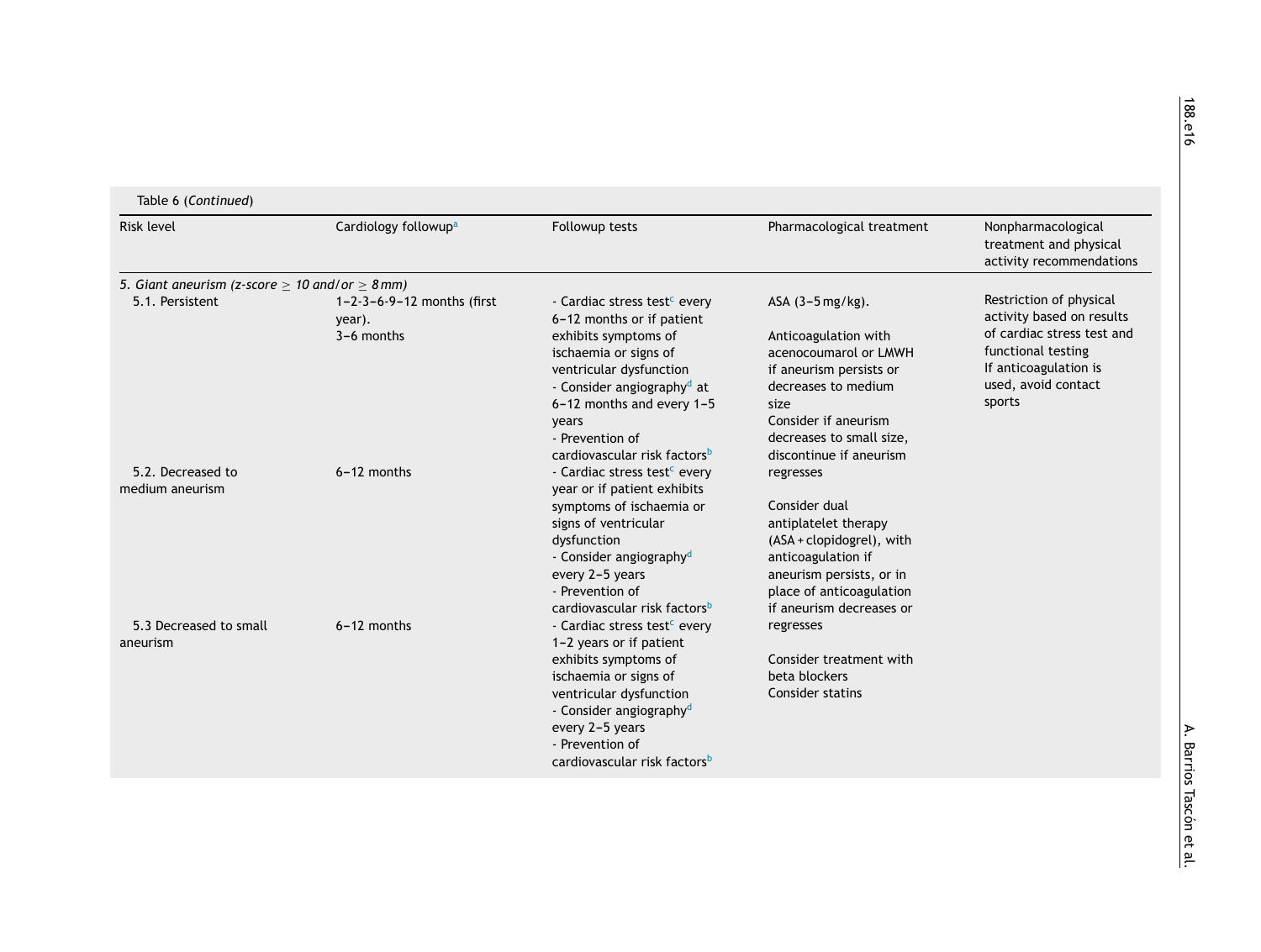National

consensus

s

Kawasaki

disease

<span id="page-16-0"></span>

| Table 6 (Continued)                                      |                                  |                                                                                                                                                                                                                                                                                         |                                 |                                                                                                                                                                                                                                                            |  |
|----------------------------------------------------------|----------------------------------|-----------------------------------------------------------------------------------------------------------------------------------------------------------------------------------------------------------------------------------------------------------------------------------------|---------------------------------|------------------------------------------------------------------------------------------------------------------------------------------------------------------------------------------------------------------------------------------------------------|--|
| Risk level                                               | Cardiology followup <sup>a</sup> | Followup tests                                                                                                                                                                                                                                                                          | Pharmacological treatment       | Nonpharmacological<br>treatment and physical<br>activity recommendations                                                                                                                                                                                   |  |
| 5.4. Decreased to dilation<br>or normal luminal diameter | $1-2$ years                      | - Consider cardiac stress<br>test <sup>c</sup> every 2-5 years or if<br>patient exhibits symptoms<br>of ischaemia or signs of<br>ventricular dysfunction<br>- Angiography <sup>d</sup> in case of<br>inducible ischaemia<br>- prevention of<br>cardiovascular risk factors <sup>b</sup> |                                 |                                                                                                                                                                                                                                                            |  |
| Stenosis <sup>e</sup> and/or<br>thrombosis               | Every 6 months                   | - Cardiac stress test <sup>c</sup> yearly<br>- Angiography at intake and<br>during followup based on<br>patient progress                                                                                                                                                                | Anticoagulants<br>Beta blockers | Cardiac catheterization in<br>cases with severe stenosis<br>in 5 coronary arteries<br>Coronary artery bypass in<br>cases with severe occlusion<br>in left coronary artery or<br>involvement of 2 or 3<br>vessels, as long as there is<br>viable myocardium |  |

a The cardiologic assessment includes history and physical examination, electrocardiogram and echocardiogram (the latter is not essential in patients with normalisation of the coronary arteries, unless they exhibit symptoms of ischaemia, ventricular dysfunction or inducible ischaemia).

<sup>b</sup> Primary prevention of cardiovascular risk factors includes: measurement of blood pressure, monitoring of body mass index (BMI) and waist circumference, education on healthy dietary habits and prevention of smoking and sedentary lifestyles. In patients with a history of aneurism, performance of a lipid profile every 5 years. Follow-up may be carried out by the primary care paediatrician.

<sup>c</sup> Cardiac stress tests: stress echocardiography, stress magnetic resonance imaging (MRI), stress nuclear medicine (NM) perfusion imaging or positron-emission tomography (PET). The choice of method will be made by each facility based on its experience and minimising patient risk. In children aged <6 years who are asymptomatic, have no symptoms of ischaemia or signs of ventricular dysfunction, consider non-invasive coronary artery imaging at rest.

 $d$  Coronary angiography can be performed through non-invasive methods (PET, MRI, CT) or invasively (catheterization). In case of inducible ischaemia, catheterization is the method of choice. Coronary angiography should not be performed during the acute stage: defer until at least 6 months from diagnosis.

<sup>e</sup> Severe stenosis is defined as a  $\geq$ 75% narrowing of the lumen (>50% in case of the left main trunk).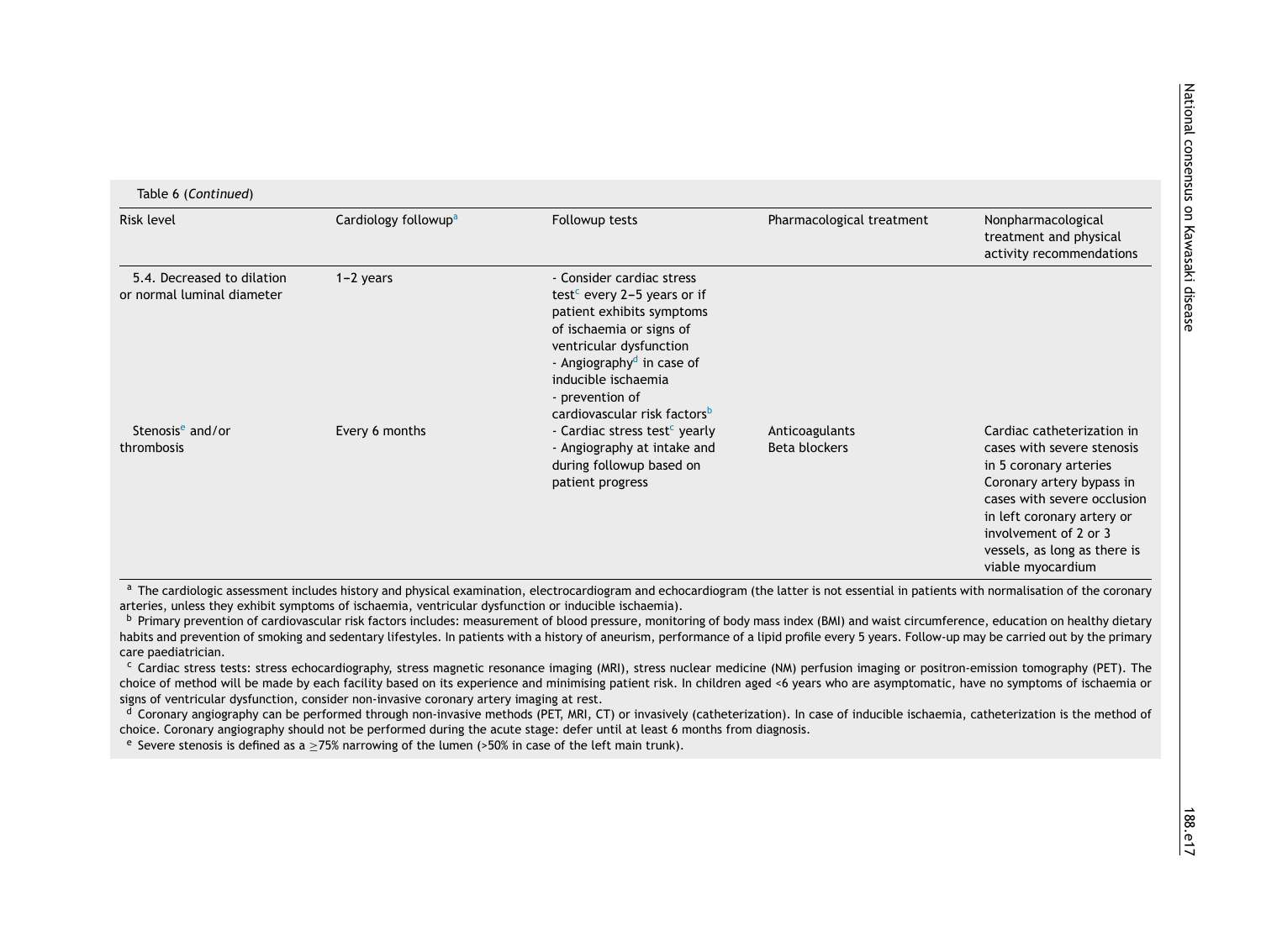<span id="page-17-0"></span>



**Figure 2** Treatment of acute stage of Kawasaki disease.

recommended to assess for coronary stenosis, even if the patient is asymptomatic.

## **Adult patients with Kawasaki disease**

Acute-stage KD does not usually occur in adults. Patients with KD have usually been discharged or are those that have developed sequelae. Their follow-up is planned according to the presence and severity of coronary involvement, past and present, focusing on abnormalities in the coronary arteries, valve function and myocardial abnormalities (function, perfusion and presence of scar tissue) [\(Table](#page-13-0) 6).

Coronary aneurysms are located at the epicardial level, and the most frequent locations are the proximal segments of the anterior descending artery and right coronary artery,

followed by the left main trunk and the circumflex artery, distal segments of the right coronary artery and the posterior descending artery, with a predominance of involvement at branching points.

The long-term mortality of Japanese patients with a history of KD and cardiovascular sequelae is higher compared to the general population. $39$  Recent studies have suggested a high incidence of adverse events associated with KD in young adults. In the United States, 5% AMIs in individuals aged less than 40 years occur in patients with a known or suspected history of KD  $(1.5\%$  and 3.5%, respectively).<sup>[40](#page-21-0)</sup> In Japan, up to 9% of AMIs and sudden cardiac deaths in young adults are attributable to a previous history of KD.[16](#page-20-0)

The AHA recommends transitioning to adult cardiology care at age 18-21 years.<sup>[11](#page-20-0)</sup> Adult cardiologists must be aware of this growing cohort of young adults at risk of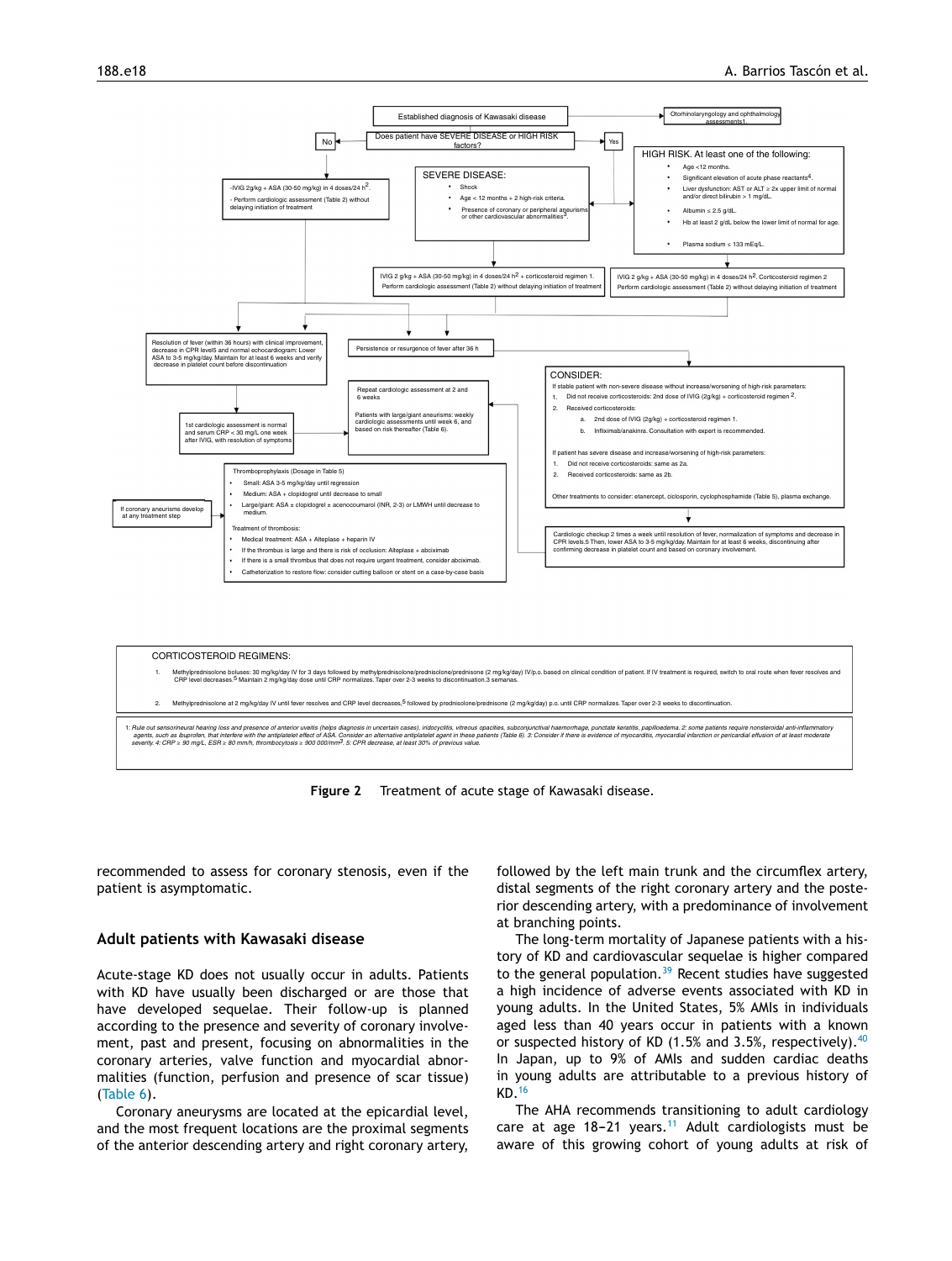<span id="page-18-0"></span>cardiovascular sequelae from their childhood disease, which makes the collaboration between paediatric and adult cardiologists essential.

*Note*: to participate in the KAWA-RACE study, contact [kawasaki.kawarace@gmail.com.](mailto:kawasaki.kawarace@gmail.com)

# **Conflict of interest**

The authors have no conflicts of interest to declare.

# **Acknowledgments**

We thank Dr Masaru Miura, adjunct physician of the Cardiology Department of the Tokyo Metropolitan Children's Medical Center, for his invaluable help in the drafting and editing of this article.

# **Appendix A. Authors**

Members of the Working Group on Clinical Cardiology of the Sociedad Española de Cardiología Pediátrica y Cardiopatías Congénitas (Spanish Society of Paediatric Cardiology and Congenital Heart Defects [SECPCC]):

## **Members that contributed directly to the development of this document**

Leticia Albert de la Torre (Hospital Materno Infantil Doce de Octubre, Madrid, Spain).

Carlos Alcalde Martín (Hospital Universitario Río Hortega, Valladolid, Spain).

María Álvarez-Fuente (Hospital Ramón y Cajal, Madrid, Spain).

Carolina Blanco Rodríguez (Centro de Salud Infanta Mercedes, Madrid, Spain).

Gemma Giralt García (Hospital Materno Infantil de Vall d'Hebrón, Barcelona. Sociedad Española de Cardiología, Spain).

Federico Gutiérrez-Larraya (Hospital Universitario La Paz, Madrid. Sociedad Española de Cardiología, Spain).

Libertad Latorre Navarro (Hospital Universitario Infanta Sofía, San Sebastián de los Reyes, Madrid, Spain).

Antonio Sánchez Andrés (Hospital Universitario y Politécnico La Fe, Valencia. Sociedad Española de Cardiología, Spain). Belén Toral Vázquez (Hospital Materno Infantil Doce de Octubre, Madrid. Sociedad Española de Cardiología, Spain). Paula de Vera McMullan (Hospital Universitario Fundación Alcorcón, Alcorcón, Madrid, Spain).

## **Working Group on Clinical Cardiology of the Sociedad Espanola ˜ de Cardiología Pediátrica y Cardiopatías Congénitas (SECPCC):**

Georges Akel Pérez (Hospital de Nens de Barcelona, Barcelona, Spain), Francisco Javier Alados Arboledas (Complejo Hospitalario de Jaén, Jaén, Spain), Carlos Alcalde Martín (Hospital Universitario Río Hortega, Valladolid, Spain), Josune Alegría Echauri(Hospital Universitario Marqués de Valdecilla, Santander, Cantabria, Spain), Patricia Aparicio García (Hospital Son LLàtzer, Palma

de Mallorca, Mallorca, Spain), Paola Arévalo (Hospital San Francisco de Asís, Madrid, Spain), August Armengol Rofes (El Vendrell, Tarragona, Spain), María Arroyas Sánchez (Hospital Severo Ochoa, Leganés, Madrid, Spain), Enrique José Balbacid Domingo (Hospital La Paz, Madrid, Spain), Antonio Baño Rodrigo (Hospital Universitario Niño Jesús, Madrid, Spain), María Silvina Barcudi Abbona (Hospital Universitario de Mutua Terrassa, Tarrasa, Barcelona, Spain), Isabel Barranco Fernández (Hospital Universitario Príncipe de Asturias, Alcalá de Henares, Madrid, Spain), Ana Barrios Tascón (Hospital Universitario Infanta Sofía, San Sebastián de los Reyes, Madrid, Spain), Clara María Bernáldez Torralva (Hospital Perpetuo Socorro, Las Palmas de Gran Canaria, Las Palmas, Spain), Enrique Blanca Jover(Hospital Clínico San Carlos, Madrid, Spain), Carolina Blanco Rodríguez (Centro de Salud Infanta Mercedes, Madrid, Spain), Sonia Blázquez Trigo (Hospital Universitario de Cruces, Barakaldo, Vizcaya, Spain), María Jose Bravo Sayago (Hospital Costa del Sol, Marbella, Málaga, Spain), María Jesús Caldeiro Díaz (Hospital Infanta Elena, Valdemoro, Madrid, Spain), María Teresa Cantero Tejedor(Hospital Río Carrión, Palencia, Spain), José Ignacio Carrasco Moreno (Hospital Universitario y Politécnico La Fe, Valencia, Spain), Carmen Carreras Blesa (Hospital Universitario Virgen de las Nieves, Granada, Spain), Juan Manuel Carretero Bellón (Hospital Sant Joan de Déu, Barcelona, Spain), María Pia Cassanello (Hospital Universitari General de Catalunya, Sant Cugat del Vallés, Barcelona, Spain), Fernando Centeno Malfaz (Hospital Universitario Río Hortega, Valladolid, Spain), Adela Cristina Cis Spoturno (Centro Médico Mediterráneo, Almería, Spain), Rosa Collell Hernández (Hospital Universitario Sant Joan, Reus, Tarragona, Spain), Juan Antonio Costa Orvay (Hospital can Misses, Ibiza, Spain), David Crespo Marcos (Hospital Universitario Fundación Alcorcón, Alcorcón, Madrid, Spain), Héctor Augusto Cuéllar Manotas (Hospital Ciudad de Coria, Cáceres, Spain), Lucas Alberto Degano Iglesias (Hospital Vall D'Hebron, Barcelona, Spain), Lucía Deiros Bronte (Hospital Universitario La Paz, Madrid, Spain), Beatriz del Pozo Menéndez (Hospital Universitario 12 de Octubre, Madrid, Spain), Laura del Rey Megías (Complejo Hospitalario Universitario de Albacete, Albacete, Spain), Juan José Díez Tomás (Centro Médico de Asturias, Oviedo, Asturia, Spain), Paola Dolader Colina (Hospital Vall D'Hebron, Barcelona, Spain), Olga Domínguez García (Hospital Virgen de la Salud, Toledo, Spain), María Nieves Domínguez Garrido (Fundación Jiménez Díaz, Madrid, Spain), Paula Domínguez Manzano (Hospital Universitario 12 de Octubre, Madrid, Spain), Jesús Duque Bedoya (Hospital Don Benito-Villa-Nueva, Don Benito, Badajoz, Spain), Javier Echeverría Espinosa (Hospital General Universitario Gregorio Marañon, Madrid, Spain), Fidel Ernesto Echeverría Nava (Hospital Virgen de la Peña, Fuerteventura, Las Palmas, Spain), Hemir David Escobar Pinela (Hospital Universitario de Torrejón, Torrejón, Madrid, Spain), María Esquivias Asenjo (Hospital Universitario Ramón y Cajal, Madrid, Spain), Ana Patricia Fariña Ruiz (Hospital Universitario Nuestra Señora de Candelaria, Santa Cruz de Tenerife, Spain), Javier Fernández Aracama (Hospital Universitario Central de Asturias, Oviedo, Asturias, Spain), Javier Fernández Sarabia (Hospital Universitario de Canarias,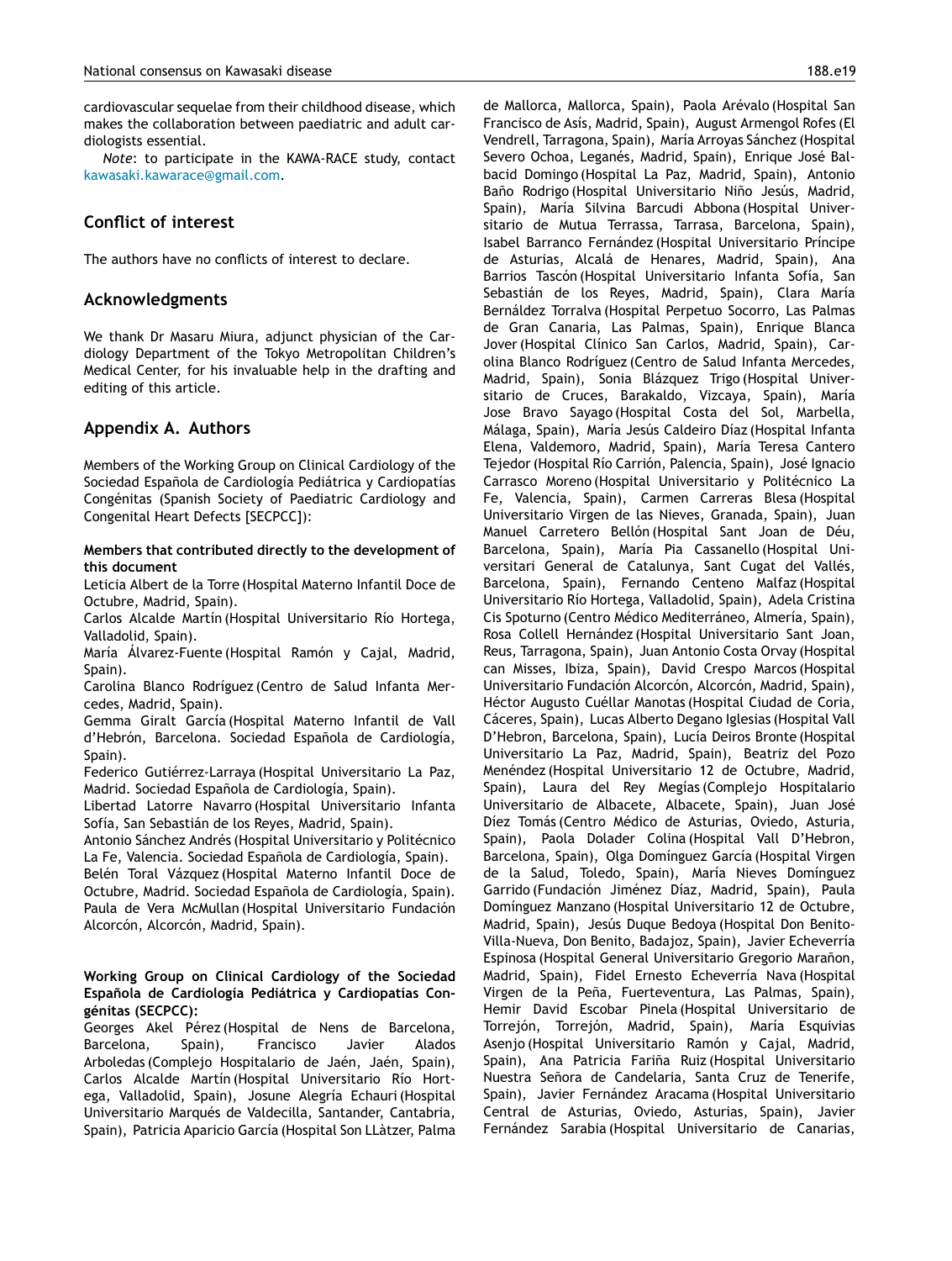La Laguna, Santa Cruz de Tenerife, Spain), María Teresa Fernández Soria (Hospital Universitario Infanta Cristina, Parla, Madrid, Spain), Natalia Fernández Suárez (Hospital Universitario de Cruces, Barakaldo, Vizcaya, Spain), Aina Ferré Belda (Hospital del Vinalopó, Elche, Alicante, Spain), Sergio Flores Villar (Hospital Universitari Mutua de Terrassa, Terrasa, Barcelona, Spain), Julio Fontenla García (Complejo Hospital Universitario de Ourense, Ourense, Spain), Antonia Pastora Gallego García de Vinuesa (Hospital Maternoinfantil Teresa Herrera, A Coruña, Spain), Marta Gambra Arzoz (Hospital del Sureste, Arganda, Madrid, Spain), Francisco García Angleu (Hospital infantil Virgen del Rocío, Sevilla, Spain), Estefanía García Cerro (Hospital Universitario Príncipe de Asturias, Alcalá de Henares, Madrid, Spain), María Elvira Garrido-Lestache Rodríguez-Monte (Hospital Universitario Ramón y Cajal, Madrid, Spain), Nuria Gil Villanueva (Hospital Universitario Infanta Leonor, Madrid, Spain), Maribel Giner Crespo (Hospital Universitario y Politécnico La Fe, Valencia, Spain), Gema Giralt García (Hospital Vall D'Hebron, Barcelona, Spain), María Ersilia González Carrasco (Hospital Universitario Severo Ochoa, Leganés, Madrid, Spain), María Aránzazu González Marín (Hospital General de Ciudad Real, Ciudad Real, Spain), Cristina González Menchén (Hospital Clínico San Carlos, Madrid, Spain), Fernando Gran Ipiña (Hospital Universitario Vall d'Hebron, Barcelona, Spain), Inmaculada Guillén Rodríguez (Hospital Virgen de Valme, Sevilla, Spain), María Teresa Guixeres Esteve (Hospital Universitario y Politécnico La Fe, Valencia, Spain), Manuel Haro Gómez (Hospital Universitario Virgen Macarena, Sevilla, Spain), Aida Hernández Blanco (Hospital Internacional Medimar, Alicante, Spain), Yolanda Herranz Sánchez (Hospital de la Marina Baixa, Villajoyosa, Alicante, Spain), Carmen Herrera del Rey (Hospital Universitario Virgen del Rocío, Sevilla, Spain), Aleida Ibañez Fernández (Hospital Universitario Central de Asturias, Oviedo, Asturias, Spain), Gema Iñigo Martín (Hospital Virgen de la Salud, Toledo, Spain), Ignacio Izquierdo Fos (Hospital General Universitario de Elche, Elche, Alicante, Spain), María Ángeles Izquierdo Riezu (Hospital Universitario Donostia, San Sebastián, Spain), María Soledad Jiménez Casso (Hospital general de Segovia, Segovia, Spain), Lorenzo Jiménez Montañés (Hospital Miguel Servet, Zaragoza, Spain), Carlos Labrandero de Lera (Hospital Universitario La Paz, Madrid, Spain), Libertad Latorre Navarro (Hospital Universitario Infanta Sofía, San Sebastián de los Reyes, Madrid, Spain), Bernardo López Abel(Hospital Clínico Universitario, Santiago de Compostela, La Coruña, Spain), María Lozano Balseiro (Hospital Maternoinfantil Teresa Herrera, A Coruña, Spain), José Luaces González (Hospital Marcide-Novoa Santos, Ferrol, A Coruña, Spain), Nazaret Macías Julián (Hospital UPS Marbella, Málaga, Spain), Jesús Antonio Mairal Cazcarra (Hospital de Terrassa, Barcelona, Spain), María José Maldonado Toral(Hospital General de Villalba, Villalba, Madrid, Spain), Alejandra Manchola Linero (Hospital Universitaru Vall D'Hebron, Barcelona, Spain), Begoña Manso García (Hospital Universitario Vall d'Hebron, Barcelona, Spain), MaríMaravall Llagaria (Hospital General de Valencia, Valencia, Spain), Sonia Marcos Alonso (Hospital Maternoinfantil Teresa Herrera, A Coruña, Spain), Cristina Marimón Blanch (Hospital

Universitario Sant Joan, Reus, Tarragona, Spain), Ismael Martín de Lara (Hospital General Universitario de Alicante, Alicante, Spain), María Martínez del Villar(Hospital General Universitario de Alicante, Alicante, Spain), María Isabel Martínez Lorente (Hospital Rafael Méndez, Lorca, Murcia, Spain), Patricia Martínez Olorón (Hospital Virgen del Camino, Pamplona, Navarra, Spain), María Isabel Martínez Soto (Complejo Hospitalario Universitario de Santiago, Santiago de Compostela, La Coruña, Spain), Laura Marzo Checa (Clínica del Vallés, Sabadell, Barcelona, Spain), Miguel Ángel Matamala Morillo (Hospital General Mancha Centro, Alcázar de San Juan, Ciudad Real, Spain), Constancio Medrano López (Hospital Universitario Gregorio Marañón, Madrid, Spain), Paula Méndez Abad (Hospital Universitario Virgen del Rocío, Sevilla, Spain), Francisco Meza Ortiz (Hospital Nuestra Señora del Prado, Talavera de la Reina, Toledo, Spain), Ángeles Ortega Montes (Complejo Hospitalario Torrecárdenas, Almería, Spain), Alfonso Ortigado Matamala (Hospital Universitario de Guadalajara, Guadalajara, Spain), Almudena Ortiz Garrido (The Royal Brompton Hospital, Londres, Reino Unido, Spain), Ignacio Oulego Erroz (Complejo Asistencial Universitario de León, León, Spain), Jorge Roberto Palacios Argueta (Corporación Sanitaria del Parc Tauli, Sabadell, Barcelona, Spain), Laura Parra Agüera (IMED Elche/CS Babel, Alicante, Spain), Esteban Peiró Molina (Hospital Universitario Politécnico La Fe, Valencia, Spain), Julio Ernesto Peralta Salas (Hospital del Tajo, Aranjuez, Madrid, Spain), César Jorge Perera Carrillo (Hospital Universitario de Canarias, La Laguna, Santa Cruz de Tenerife, Spain), Dolores Pérez Campos (Hospital Universitario de Fuenlabrada, Fuenlabrada, Madrid, Spain), Verónica Pérez Herrera (Consorci Sanitari del Maresme - Hospital de Mataró, Barcelona, Spain), María Ángeles Pérez Moneo Agapito (Hospital Universitario La Paz, Madrid, Spain), Alejandro Pérez Muñuzuri (Hospital Clínico Universitario, Santiago de Compostela, La Coruña, Spain), Ana María Pérez Pardo (Hospital General de Cataluña, Sant Cugat del Vallés, Barcelona, Spain), José María Pérez Roldán (Hospital Universitario de Cruces, Barakaldo, Vizcaya, Spain), Francisco Javier Pérez-Lescure Picarzo (Hospital Universitario Fundación Alcorcón, Alcorcón, Madrid, Spain), María Rosa Pérez-Piaya Moreno (HM Universitario Montepríncipe, Madrid, Spain), Francesca Perin (Hospital Universitario Virgen de las Nieves, Granada, Spain), Isabel Pinto Fuentes (Hospital Universitario Severo Ochoa, Leganés, Madrid, Spain), Beatriz Plata Izquierdo (Hospital Universitario de Salamanca, Salamanca, Spain), María Portoles Morales (Hospital de la Plana, Villareal, Castellón, Spain), María Ángeles Puigdevall Dalmau (Hospital Universitario Doctor Josep Trueta, Gerona, Spain), Erika Pulido Ovalle (Hospital Universitario Infanta Elena, Valdemoro, Madrid, Spain), María Teresa Raga Poveda (Hospital Universitario Infanta Sofía, San Sebastián de los Reyes, Madrid, Spain), Sara Rellán Rodríguez (Hospital Clínico Universitario de Valladolid, Valladolid, Spain), Susana María Rey García (Complexo Hospitalario Universitario de Ourense, Orense, Spain), Erika Rezola Arcelus (Hospital Universitario Donostia, San Sebastián, Spain), Bibiana Riaño Méndez (Hospital Universitario San Pedro, Logroño, La Rioja, Spain), Andrés Rico Armada (NE22HS, Newcatle Upon Tyne, Reino Unido, Spain),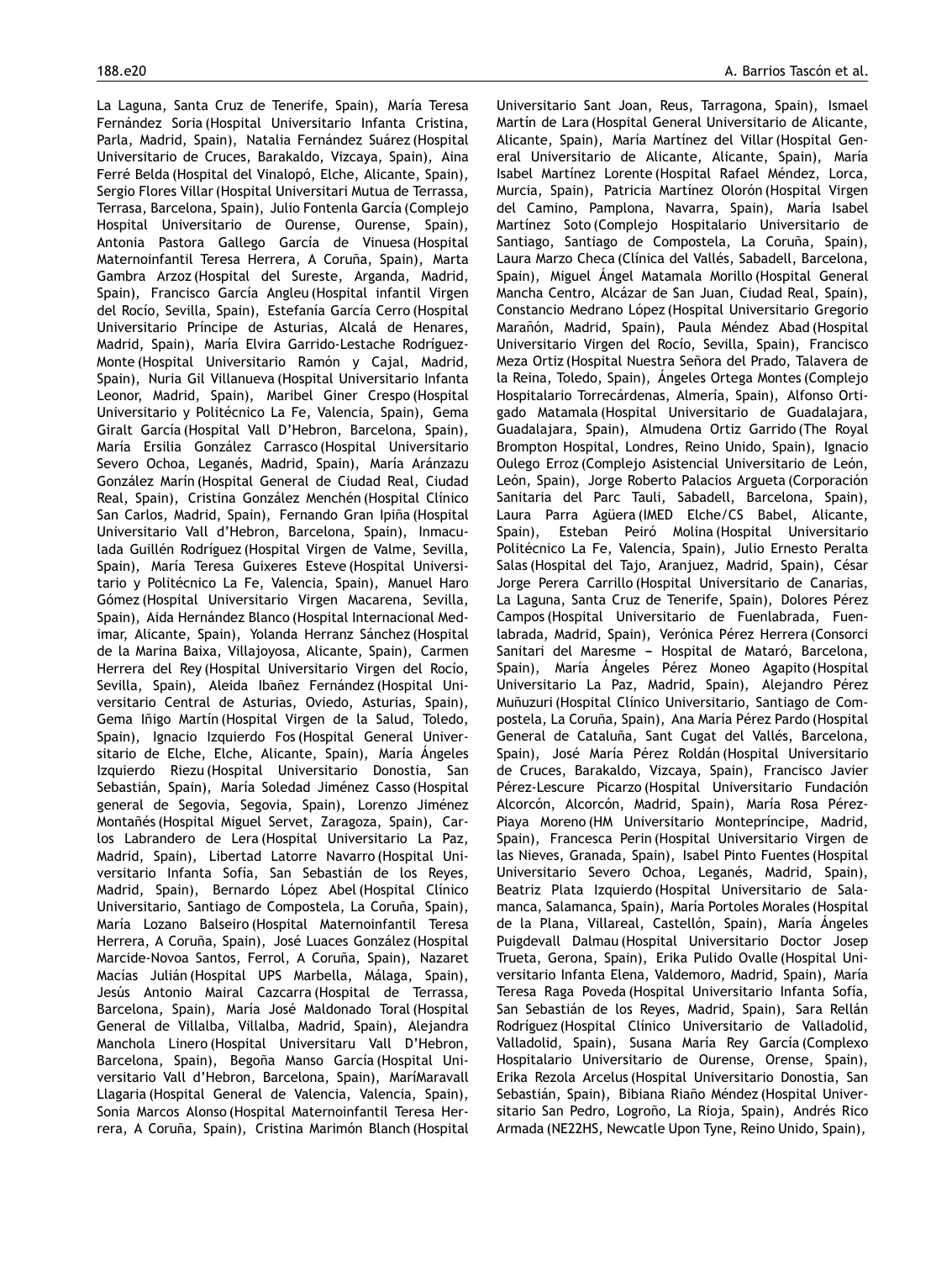<span id="page-20-0"></span>Natalia Rivero Jiménez (Hospital Universitario Ramón y Cajal, Madrid, Spain), Moisés Rodríguez González (Hospital Universitario Puerta del Mar, Cádiz, Spain), María Dolores Rodríguez Mesa (Hospital Universitario Infanta Cristina, Parla, Madrid, Spain), Raúl Rodríguez Serrano (Hospital Universitario de Basurto, Bilbao, Vizcaya, Spain), María Henar Rojo Sombrero (Hospital Universitario Príncipe de Asturias, Alcalá de Henares, Madrid, Spain), Violeta Román Barba (Hospital General de Ciudad Real, Ciudad Real, Spain), Carlos Romero Ibarra (Hospital Virgen del Camino, Pamplona, Navarra, Spain), Félix Romero Vivas (Hospital Universitario Materno-Infantil, Badajoz, Spain), Fernando Rueda Núñez (Hospital Maternoinfantil Teresa Herrera, La Coruña, Spain), Joaquín Rueda Soriano (Hospital Universitario La Fe, Valencia, Spain), Anna Sabaté Rotés (Hospital Universitario Vall d'Hebron, Barcelona, Spain), Francisco Javier Salas Salguero (Hospital SAS de Jerez, Jerez de la Frontera, Cádiz, Spain), Julio Federico Saldaña Capuñay (Hospital Seguro Social del Perú, Trujillo, Peru), Carlos Salido Peracaula (Hospital SAS de Jerez, Jerez de la Frontera, Cádiz, Spain), Antonio Sánchez Andrés (Hospital Universitario y Politécnico La Fe, Valencia, Spain), Alberto Sánchez Calderón (Hospital del Henares, Coslada, Madrid, Spain), Cristina Sánchez Vaquerizo (Hospital Universitario 12 de Octubre, Madrid, Spain), Elena Sanz Pascual(Hospital Universitario La Paz, Madrid, Spain), María Isabel Serrano Rob (Hospital General de Elche, Elche, Alicante, Spain), Ana Siles Sánchez-Manjavacas (Hospital Universitario Puerta de Hierro, Majadahonda, Madrid, Spain), Adolfo Sobrino Baladrón (Hospital General Universitario Gregorio Marañón, Madrid, Spain), Ruth Solana García (Hospital Universitario Infanta Leonor, Madrid, Spain), Dolors Soriano Belmonte (Hospital Universitario de Mutua Terrassa, Tarrasa, Barcelona, Spain), Moisés Sorlí García (Hospital General Universitario Santa Lucía, Cartagena, Murcia, Spain), Pedro Suárez Cabrera (Hospital Universitario Materno-Infantil de Canarias, Las Palmas de Gran Canaria, Las Palmas, Spain), Amalia Tamariz-Martel Moreno (Hospital Universitario Niño Jesús, Madrid, Spain), Rocío Tamariz-Martel Moreno (Hospital Universitario Ramón y Cajal, Madrid, Spain), María Ángeles Tejero Hernández (Hospital Universitario Reina Sofía, Córdoba, Spain), María Torres Rico (Hospital Punta de Europa, Algeciras, Cádiz, Spain), Susana Uriel Prat(Hospital Universitario Doctor Josep Trueta, Gerona, Spain), Ana Isabel Usano Carrasco (Hospital Universitario Puerta de Hierro, Majadahonda, Madrid, Spain), Estíbaliz Valdeolmillos Padrino (Hospital Universitario Severo Ochoa, Leganés, Madrid, Spain), María Teresa Valero Adán (Hospital Obispo Polanco, Teruel, Spain), Sandra Villagrá Albert(Unidad de Cardiopatías Congénitas del Hospital Universitario Montepríncipe, Madrid, Spain), Javier Villalba Nogales (Centro de Salud de Guadarrama, Madrid, Spain), Carin Cristina Walter(Hospital Sant Joan de Dèu, Barcelona, Spain), Marta Yagüe Martín (Hospital Universitario 12 Octubre, Madrid, Spain), María Dolores Zambrano Casajona (Hospital Sant Joan de Dèu, Barcelona, Spain),

## **References**

- 1. [Kawasaki](http://refhub.elsevier.com/S2341-2879(18)30140-6/sbref0205) [T,](http://refhub.elsevier.com/S2341-2879(18)30140-6/sbref0205) [Kosaki](http://refhub.elsevier.com/S2341-2879(18)30140-6/sbref0205) [F,](http://refhub.elsevier.com/S2341-2879(18)30140-6/sbref0205) [Okawa](http://refhub.elsevier.com/S2341-2879(18)30140-6/sbref0205) [S.](http://refhub.elsevier.com/S2341-2879(18)30140-6/sbref0205) [A](http://refhub.elsevier.com/S2341-2879(18)30140-6/sbref0205) [new](http://refhub.elsevier.com/S2341-2879(18)30140-6/sbref0205) [infantile](http://refhub.elsevier.com/S2341-2879(18)30140-6/sbref0205) [acute](http://refhub.elsevier.com/S2341-2879(18)30140-6/sbref0205) [febrile](http://refhub.elsevier.com/S2341-2879(18)30140-6/sbref0205) [mucocutaneous](http://refhub.elsevier.com/S2341-2879(18)30140-6/sbref0205) [lymph](http://refhub.elsevier.com/S2341-2879(18)30140-6/sbref0205) [node](http://refhub.elsevier.com/S2341-2879(18)30140-6/sbref0205) [syndrome](http://refhub.elsevier.com/S2341-2879(18)30140-6/sbref0205) [\(MCLS\)](http://refhub.elsevier.com/S2341-2879(18)30140-6/sbref0205) [prevailing](http://refhub.elsevier.com/S2341-2879(18)30140-6/sbref0205) [in](http://refhub.elsevier.com/S2341-2879(18)30140-6/sbref0205) [Japan.](http://refhub.elsevier.com/S2341-2879(18)30140-6/sbref0205) [Pediatrics.](http://refhub.elsevier.com/S2341-2879(18)30140-6/sbref0205) 1974:54:271-6.
- 2. [Kato](http://refhub.elsevier.com/S2341-2879(18)30140-6/sbref0210) [H,](http://refhub.elsevier.com/S2341-2879(18)30140-6/sbref0210) [Koike](http://refhub.elsevier.com/S2341-2879(18)30140-6/sbref0210) [S,](http://refhub.elsevier.com/S2341-2879(18)30140-6/sbref0210) [Yamamoto](http://refhub.elsevier.com/S2341-2879(18)30140-6/sbref0210) [M,](http://refhub.elsevier.com/S2341-2879(18)30140-6/sbref0210) [Ito](http://refhub.elsevier.com/S2341-2879(18)30140-6/sbref0210) [Y,](http://refhub.elsevier.com/S2341-2879(18)30140-6/sbref0210) [Yano](http://refhub.elsevier.com/S2341-2879(18)30140-6/sbref0210) [E.](http://refhub.elsevier.com/S2341-2879(18)30140-6/sbref0210) [Coronary](http://refhub.elsevier.com/S2341-2879(18)30140-6/sbref0210) [aneurysms](http://refhub.elsevier.com/S2341-2879(18)30140-6/sbref0210) [in](http://refhub.elsevier.com/S2341-2879(18)30140-6/sbref0210) [infants](http://refhub.elsevier.com/S2341-2879(18)30140-6/sbref0210) [and](http://refhub.elsevier.com/S2341-2879(18)30140-6/sbref0210) [young](http://refhub.elsevier.com/S2341-2879(18)30140-6/sbref0210) [children](http://refhub.elsevier.com/S2341-2879(18)30140-6/sbref0210) [with](http://refhub.elsevier.com/S2341-2879(18)30140-6/sbref0210) [acute](http://refhub.elsevier.com/S2341-2879(18)30140-6/sbref0210) [febrile](http://refhub.elsevier.com/S2341-2879(18)30140-6/sbref0210) [mucocutaneous](http://refhub.elsevier.com/S2341-2879(18)30140-6/sbref0210) [lymph](http://refhub.elsevier.com/S2341-2879(18)30140-6/sbref0210) [node](http://refhub.elsevier.com/S2341-2879(18)30140-6/sbref0210) [syndrome.](http://refhub.elsevier.com/S2341-2879(18)30140-6/sbref0210) [J](http://refhub.elsevier.com/S2341-2879(18)30140-6/sbref0210) [Pediatr.](http://refhub.elsevier.com/S2341-2879(18)30140-6/sbref0210) 1975;86:892-8.
- 3. [Burns](http://refhub.elsevier.com/S2341-2879(18)30140-6/sbref0215) [JC,](http://refhub.elsevier.com/S2341-2879(18)30140-6/sbref0215) [Capparelli](http://refhub.elsevier.com/S2341-2879(18)30140-6/sbref0215) [EV,](http://refhub.elsevier.com/S2341-2879(18)30140-6/sbref0215) [Brown](http://refhub.elsevier.com/S2341-2879(18)30140-6/sbref0215) [JA,](http://refhub.elsevier.com/S2341-2879(18)30140-6/sbref0215) [Newburger](http://refhub.elsevier.com/S2341-2879(18)30140-6/sbref0215) [JW,](http://refhub.elsevier.com/S2341-2879(18)30140-6/sbref0215) [Glode](http://refhub.elsevier.com/S2341-2879(18)30140-6/sbref0215) [MP,](http://refhub.elsevier.com/S2341-2879(18)30140-6/sbref0215) [Intravenous](http://refhub.elsevier.com/S2341-2879(18)30140-6/sbref0215) [gamma-globulin](http://refhub.elsevier.com/S2341-2879(18)30140-6/sbref0215) [treatment](http://refhub.elsevier.com/S2341-2879(18)30140-6/sbref0215) [and](http://refhub.elsevier.com/S2341-2879(18)30140-6/sbref0215) [retreatment](http://refhub.elsevier.com/S2341-2879(18)30140-6/sbref0215) [in](http://refhub.elsevier.com/S2341-2879(18)30140-6/sbref0215) [Kawasaki](http://refhub.elsevier.com/S2341-2879(18)30140-6/sbref0215) [disease.](http://refhub.elsevier.com/S2341-2879(18)30140-6/sbref0215) [US/Canadian](http://refhub.elsevier.com/S2341-2879(18)30140-6/sbref0215) [Kawasaki](http://refhub.elsevier.com/S2341-2879(18)30140-6/sbref0215) [Syndrome](http://refhub.elsevier.com/S2341-2879(18)30140-6/sbref0215) [Study](http://refhub.elsevier.com/S2341-2879(18)30140-6/sbref0215) [Group.](http://refhub.elsevier.com/S2341-2879(18)30140-6/sbref0215) [Pediatr](http://refhub.elsevier.com/S2341-2879(18)30140-6/sbref0215) [Infect](http://refhub.elsevier.com/S2341-2879(18)30140-6/sbref0215) [Dis](http://refhub.elsevier.com/S2341-2879(18)30140-6/sbref0215) [J.](http://refhub.elsevier.com/S2341-2879(18)30140-6/sbref0215) [1998;17:1144](http://refhub.elsevier.com/S2341-2879(18)30140-6/sbref0215)-[8.](http://refhub.elsevier.com/S2341-2879(18)30140-6/sbref0215)
- 4. [Turnier](http://refhub.elsevier.com/S2341-2879(18)30140-6/sbref0220) [JL,](http://refhub.elsevier.com/S2341-2879(18)30140-6/sbref0220) [Anderson](http://refhub.elsevier.com/S2341-2879(18)30140-6/sbref0220) [MS,](http://refhub.elsevier.com/S2341-2879(18)30140-6/sbref0220) [Heizer](http://refhub.elsevier.com/S2341-2879(18)30140-6/sbref0220) [HR,](http://refhub.elsevier.com/S2341-2879(18)30140-6/sbref0220) [Jone](http://refhub.elsevier.com/S2341-2879(18)30140-6/sbref0220) [PN,](http://refhub.elsevier.com/S2341-2879(18)30140-6/sbref0220) [Glodé](http://refhub.elsevier.com/S2341-2879(18)30140-6/sbref0220) [MP,](http://refhub.elsevier.com/S2341-2879(18)30140-6/sbref0220) [Dominguez](http://refhub.elsevier.com/S2341-2879(18)30140-6/sbref0220) [SR.](http://refhub.elsevier.com/S2341-2879(18)30140-6/sbref0220) [Concurrent](http://refhub.elsevier.com/S2341-2879(18)30140-6/sbref0220) [respiratory](http://refhub.elsevier.com/S2341-2879(18)30140-6/sbref0220) [viruses](http://refhub.elsevier.com/S2341-2879(18)30140-6/sbref0220) [and](http://refhub.elsevier.com/S2341-2879(18)30140-6/sbref0220) [Kawasaki](http://refhub.elsevier.com/S2341-2879(18)30140-6/sbref0220) [dis](http://refhub.elsevier.com/S2341-2879(18)30140-6/sbref0220)[ease.](http://refhub.elsevier.com/S2341-2879(18)30140-6/sbref0220) [Pediatrics.](http://refhub.elsevier.com/S2341-2879(18)30140-6/sbref0220) [2015;136:e609](http://refhub.elsevier.com/S2341-2879(18)30140-6/sbref0220)-[14.](http://refhub.elsevier.com/S2341-2879(18)30140-6/sbref0220)
- 5. [Makino](http://refhub.elsevier.com/S2341-2879(18)30140-6/sbref0225) [N,](http://refhub.elsevier.com/S2341-2879(18)30140-6/sbref0225) [Nakamura](http://refhub.elsevier.com/S2341-2879(18)30140-6/sbref0225) [Y,](http://refhub.elsevier.com/S2341-2879(18)30140-6/sbref0225) [Yashiro](http://refhub.elsevier.com/S2341-2879(18)30140-6/sbref0225) [M,](http://refhub.elsevier.com/S2341-2879(18)30140-6/sbref0225) [Ae](http://refhub.elsevier.com/S2341-2879(18)30140-6/sbref0225) [R,](http://refhub.elsevier.com/S2341-2879(18)30140-6/sbref0225) [Tsuboi](http://refhub.elsevier.com/S2341-2879(18)30140-6/sbref0225) [S,](http://refhub.elsevier.com/S2341-2879(18)30140-6/sbref0225) [Aoyama](http://refhub.elsevier.com/S2341-2879(18)30140-6/sbref0225) [Y,](http://refhub.elsevier.com/S2341-2879(18)30140-6/sbref0225) [et](http://refhub.elsevier.com/S2341-2879(18)30140-6/sbref0225) [al.](http://refhub.elsevier.com/S2341-2879(18)30140-6/sbref0225) [Descriptive](http://refhub.elsevier.com/S2341-2879(18)30140-6/sbref0225) [epidemiology](http://refhub.elsevier.com/S2341-2879(18)30140-6/sbref0225) [of](http://refhub.elsevier.com/S2341-2879(18)30140-6/sbref0225) [Kawasaki](http://refhub.elsevier.com/S2341-2879(18)30140-6/sbref0225) [disease](http://refhub.elsevier.com/S2341-2879(18)30140-6/sbref0225) [in](http://refhub.elsevier.com/S2341-2879(18)30140-6/sbref0225) [Japan,](http://refhub.elsevier.com/S2341-2879(18)30140-6/sbref0225) 2011-2012: [from](http://refhub.elsevier.com/S2341-2879(18)30140-6/sbref0225) [the](http://refhub.elsevier.com/S2341-2879(18)30140-6/sbref0225) [results](http://refhub.elsevier.com/S2341-2879(18)30140-6/sbref0225) [of](http://refhub.elsevier.com/S2341-2879(18)30140-6/sbref0225) the [22nd](http://refhub.elsevier.com/S2341-2879(18)30140-6/sbref0225) [nationwide](http://refhub.elsevier.com/S2341-2879(18)30140-6/sbref0225) [survey.](http://refhub.elsevier.com/S2341-2879(18)30140-6/sbref0225) [J](http://refhub.elsevier.com/S2341-2879(18)30140-6/sbref0225) [Epidemiol.](http://refhub.elsevier.com/S2341-2879(18)30140-6/sbref0225) 2015;25:239-45.
- 6. [Holman](http://refhub.elsevier.com/S2341-2879(18)30140-6/sbref0230) [RC,](http://refhub.elsevier.com/S2341-2879(18)30140-6/sbref0230) [Belay](http://refhub.elsevier.com/S2341-2879(18)30140-6/sbref0230) [ED,](http://refhub.elsevier.com/S2341-2879(18)30140-6/sbref0230) [Christensen](http://refhub.elsevier.com/S2341-2879(18)30140-6/sbref0230) [KY,](http://refhub.elsevier.com/S2341-2879(18)30140-6/sbref0230) [Folkema](http://refhub.elsevier.com/S2341-2879(18)30140-6/sbref0230) [AM,](http://refhub.elsevier.com/S2341-2879(18)30140-6/sbref0230) [Steiner](http://refhub.elsevier.com/S2341-2879(18)30140-6/sbref0230) [CA,](http://refhub.elsevier.com/S2341-2879(18)30140-6/sbref0230) [Schonberger](http://refhub.elsevier.com/S2341-2879(18)30140-6/sbref0230) [LB.](http://refhub.elsevier.com/S2341-2879(18)30140-6/sbref0230) [Hospitalizations](http://refhub.elsevier.com/S2341-2879(18)30140-6/sbref0230) [for](http://refhub.elsevier.com/S2341-2879(18)30140-6/sbref0230) [Kawasaki](http://refhub.elsevier.com/S2341-2879(18)30140-6/sbref0230) [syndrome](http://refhub.elsevier.com/S2341-2879(18)30140-6/sbref0230) [among](http://refhub.elsevier.com/S2341-2879(18)30140-6/sbref0230) [children](http://refhub.elsevier.com/S2341-2879(18)30140-6/sbref0230) [in](http://refhub.elsevier.com/S2341-2879(18)30140-6/sbref0230) [the](http://refhub.elsevier.com/S2341-2879(18)30140-6/sbref0230) [United](http://refhub.elsevier.com/S2341-2879(18)30140-6/sbref0230) [States,](http://refhub.elsevier.com/S2341-2879(18)30140-6/sbref0230) 1997-2007. [Pediatr](http://refhub.elsevier.com/S2341-2879(18)30140-6/sbref0230) [Infect](http://refhub.elsevier.com/S2341-2879(18)30140-6/sbref0230) [Dis](http://refhub.elsevier.com/S2341-2879(18)30140-6/sbref0230) [J.](http://refhub.elsevier.com/S2341-2879(18)30140-6/sbref0230) 2010;29:483-8.
- 7. [Cimaz](http://refhub.elsevier.com/S2341-2879(18)30140-6/sbref0235) [R,](http://refhub.elsevier.com/S2341-2879(18)30140-6/sbref0235) [Fanti](http://refhub.elsevier.com/S2341-2879(18)30140-6/sbref0235) [E,](http://refhub.elsevier.com/S2341-2879(18)30140-6/sbref0235) [Mauro](http://refhub.elsevier.com/S2341-2879(18)30140-6/sbref0235) [A,](http://refhub.elsevier.com/S2341-2879(18)30140-6/sbref0235) [Voller](http://refhub.elsevier.com/S2341-2879(18)30140-6/sbref0235) [F,](http://refhub.elsevier.com/S2341-2879(18)30140-6/sbref0235) [Rusconi](http://refhub.elsevier.com/S2341-2879(18)30140-6/sbref0235) [F.](http://refhub.elsevier.com/S2341-2879(18)30140-6/sbref0235) [Epidemiology](http://refhub.elsevier.com/S2341-2879(18)30140-6/sbref0235) [of](http://refhub.elsevier.com/S2341-2879(18)30140-6/sbref0235) [Kawasaki](http://refhub.elsevier.com/S2341-2879(18)30140-6/sbref0235) [disease](http://refhub.elsevier.com/S2341-2879(18)30140-6/sbref0235) [in](http://refhub.elsevier.com/S2341-2879(18)30140-6/sbref0235) [Italy:](http://refhub.elsevier.com/S2341-2879(18)30140-6/sbref0235) [surveillance](http://refhub.elsevier.com/S2341-2879(18)30140-6/sbref0235) [from](http://refhub.elsevier.com/S2341-2879(18)30140-6/sbref0235) [national](http://refhub.elsevier.com/S2341-2879(18)30140-6/sbref0235) [hospital](http://refhub.elsevier.com/S2341-2879(18)30140-6/sbref0235)[ization](http://refhub.elsevier.com/S2341-2879(18)30140-6/sbref0235) [records.](http://refhub.elsevier.com/S2341-2879(18)30140-6/sbref0235) [Eur](http://refhub.elsevier.com/S2341-2879(18)30140-6/sbref0235) [J](http://refhub.elsevier.com/S2341-2879(18)30140-6/sbref0235) [Pediatr.](http://refhub.elsevier.com/S2341-2879(18)30140-6/sbref0235) 2017;176:1061-5.
- 8. [Tacke](http://refhub.elsevier.com/S2341-2879(18)30140-6/sbref0240) [C,](http://refhub.elsevier.com/S2341-2879(18)30140-6/sbref0240) [Breunis](http://refhub.elsevier.com/S2341-2879(18)30140-6/sbref0240) [W,](http://refhub.elsevier.com/S2341-2879(18)30140-6/sbref0240) [Pereira](http://refhub.elsevier.com/S2341-2879(18)30140-6/sbref0240) [R,](http://refhub.elsevier.com/S2341-2879(18)30140-6/sbref0240) [Breur](http://refhub.elsevier.com/S2341-2879(18)30140-6/sbref0240) [J,](http://refhub.elsevier.com/S2341-2879(18)30140-6/sbref0240) [Kuipers](http://refhub.elsevier.com/S2341-2879(18)30140-6/sbref0240) [I,](http://refhub.elsevier.com/S2341-2879(18)30140-6/sbref0240) [Kuijpers](http://refhub.elsevier.com/S2341-2879(18)30140-6/sbref0240) [T.](http://refhub.elsevier.com/S2341-2879(18)30140-6/sbref0240) [Five](http://refhub.elsevier.com/S2341-2879(18)30140-6/sbref0240) [years](http://refhub.elsevier.com/S2341-2879(18)30140-6/sbref0240) [of](http://refhub.elsevier.com/S2341-2879(18)30140-6/sbref0240) [Kawasaki](http://refhub.elsevier.com/S2341-2879(18)30140-6/sbref0240) [disease](http://refhub.elsevier.com/S2341-2879(18)30140-6/sbref0240) [in](http://refhub.elsevier.com/S2341-2879(18)30140-6/sbref0240) [the](http://refhub.elsevier.com/S2341-2879(18)30140-6/sbref0240) [Netherlands](http://refhub.elsevier.com/S2341-2879(18)30140-6/sbref0240) [a](http://refhub.elsevier.com/S2341-2879(18)30140-6/sbref0240) [national](http://refhub.elsevier.com/S2341-2879(18)30140-6/sbref0240) [surveillance](http://refhub.elsevier.com/S2341-2879(18)30140-6/sbref0240) [study.](http://refhub.elsevier.com/S2341-2879(18)30140-6/sbref0240) [Pediatr](http://refhub.elsevier.com/S2341-2879(18)30140-6/sbref0240) [Infect](http://refhub.elsevier.com/S2341-2879(18)30140-6/sbref0240) [Dis](http://refhub.elsevier.com/S2341-2879(18)30140-6/sbref0240) [J.](http://refhub.elsevier.com/S2341-2879(18)30140-6/sbref0240) 2014;33:793-7.
- 9. [Sánchez-Manubens](http://refhub.elsevier.com/S2341-2879(18)30140-6/sbref0245) [J,](http://refhub.elsevier.com/S2341-2879(18)30140-6/sbref0245) [Antón](http://refhub.elsevier.com/S2341-2879(18)30140-6/sbref0245) [J,](http://refhub.elsevier.com/S2341-2879(18)30140-6/sbref0245) [Bou](http://refhub.elsevier.com/S2341-2879(18)30140-6/sbref0245) [R,](http://refhub.elsevier.com/S2341-2879(18)30140-6/sbref0245) [Iglesias](http://refhub.elsevier.com/S2341-2879(18)30140-6/sbref0245) [E,](http://refhub.elsevier.com/S2341-2879(18)30140-6/sbref0245) [Calzada-](http://refhub.elsevier.com/S2341-2879(18)30140-6/sbref0245)[Hernandez](http://refhub.elsevier.com/S2341-2879(18)30140-6/sbref0245) [J.](http://refhub.elsevier.com/S2341-2879(18)30140-6/sbref0245) [Incidence,](http://refhub.elsevier.com/S2341-2879(18)30140-6/sbref0245) [epidemiology](http://refhub.elsevier.com/S2341-2879(18)30140-6/sbref0245) [and](http://refhub.elsevier.com/S2341-2879(18)30140-6/sbref0245) [clinical](http://refhub.elsevier.com/S2341-2879(18)30140-6/sbref0245) [features](http://refhub.elsevier.com/S2341-2879(18)30140-6/sbref0245) [of](http://refhub.elsevier.com/S2341-2879(18)30140-6/sbref0245) [Kawasaki](http://refhub.elsevier.com/S2341-2879(18)30140-6/sbref0245) [disease](http://refhub.elsevier.com/S2341-2879(18)30140-6/sbref0245) [in](http://refhub.elsevier.com/S2341-2879(18)30140-6/sbref0245) [Catalonia,](http://refhub.elsevier.com/S2341-2879(18)30140-6/sbref0245) [Spain.](http://refhub.elsevier.com/S2341-2879(18)30140-6/sbref0245) [Clin](http://refhub.elsevier.com/S2341-2879(18)30140-6/sbref0245) [Exp](http://refhub.elsevier.com/S2341-2879(18)30140-6/sbref0245) [Rheumatol.](http://refhub.elsevier.com/S2341-2879(18)30140-6/sbref0245) [2016;34](http://refhub.elsevier.com/S2341-2879(18)30140-6/sbref0245) [Suppl.](http://refhub.elsevier.com/S2341-2879(18)30140-6/sbref0245) 97:139-44.
- 10. [Harnden](http://refhub.elsevier.com/S2341-2879(18)30140-6/sbref0250) [A,](http://refhub.elsevier.com/S2341-2879(18)30140-6/sbref0250) [Mayon-White](http://refhub.elsevier.com/S2341-2879(18)30140-6/sbref0250) [R,](http://refhub.elsevier.com/S2341-2879(18)30140-6/sbref0250) [Perera](http://refhub.elsevier.com/S2341-2879(18)30140-6/sbref0250) [R,](http://refhub.elsevier.com/S2341-2879(18)30140-6/sbref0250) [Yeates](http://refhub.elsevier.com/S2341-2879(18)30140-6/sbref0250) [D,](http://refhub.elsevier.com/S2341-2879(18)30140-6/sbref0250) [Goldacre](http://refhub.elsevier.com/S2341-2879(18)30140-6/sbref0250) [M,](http://refhub.elsevier.com/S2341-2879(18)30140-6/sbref0250) [Burgner](http://refhub.elsevier.com/S2341-2879(18)30140-6/sbref0250) [D.](http://refhub.elsevier.com/S2341-2879(18)30140-6/sbref0250) [Kawasaki](http://refhub.elsevier.com/S2341-2879(18)30140-6/sbref0250) [disease](http://refhub.elsevier.com/S2341-2879(18)30140-6/sbref0250) [in](http://refhub.elsevier.com/S2341-2879(18)30140-6/sbref0250) [England:](http://refhub.elsevier.com/S2341-2879(18)30140-6/sbref0250) [ethnicity,](http://refhub.elsevier.com/S2341-2879(18)30140-6/sbref0250) [depriva](http://refhub.elsevier.com/S2341-2879(18)30140-6/sbref0250)[tion,](http://refhub.elsevier.com/S2341-2879(18)30140-6/sbref0250) [and](http://refhub.elsevier.com/S2341-2879(18)30140-6/sbref0250) [respiratory](http://refhub.elsevier.com/S2341-2879(18)30140-6/sbref0250) [pathogens.](http://refhub.elsevier.com/S2341-2879(18)30140-6/sbref0250) [Pediatr](http://refhub.elsevier.com/S2341-2879(18)30140-6/sbref0250) [Infect](http://refhub.elsevier.com/S2341-2879(18)30140-6/sbref0250) [Dis](http://refhub.elsevier.com/S2341-2879(18)30140-6/sbref0250) [J.](http://refhub.elsevier.com/S2341-2879(18)30140-6/sbref0250) [2009;28:](http://refhub.elsevier.com/S2341-2879(18)30140-6/sbref0250)  $21 - 4.$  $21 - 4.$
- 11. [McCrindle](http://refhub.elsevier.com/S2341-2879(18)30140-6/sbref0255) [BW,](http://refhub.elsevier.com/S2341-2879(18)30140-6/sbref0255) [Rowley](http://refhub.elsevier.com/S2341-2879(18)30140-6/sbref0255) [AH,](http://refhub.elsevier.com/S2341-2879(18)30140-6/sbref0255) [Newburger](http://refhub.elsevier.com/S2341-2879(18)30140-6/sbref0255) [JW,](http://refhub.elsevier.com/S2341-2879(18)30140-6/sbref0255) [Burns](http://refhub.elsevier.com/S2341-2879(18)30140-6/sbref0255) [JC,](http://refhub.elsevier.com/S2341-2879(18)30140-6/sbref0255) [Bolger](http://refhub.elsevier.com/S2341-2879(18)30140-6/sbref0255) [AF,](http://refhub.elsevier.com/S2341-2879(18)30140-6/sbref0255) [Gewitz](http://refhub.elsevier.com/S2341-2879(18)30140-6/sbref0255) [M,](http://refhub.elsevier.com/S2341-2879(18)30140-6/sbref0255) [et](http://refhub.elsevier.com/S2341-2879(18)30140-6/sbref0255) [al.](http://refhub.elsevier.com/S2341-2879(18)30140-6/sbref0255) [Diagnosis,](http://refhub.elsevier.com/S2341-2879(18)30140-6/sbref0255) [treatment,](http://refhub.elsevier.com/S2341-2879(18)30140-6/sbref0255) [and](http://refhub.elsevier.com/S2341-2879(18)30140-6/sbref0255) [long-term](http://refhub.elsevier.com/S2341-2879(18)30140-6/sbref0255) [manage](http://refhub.elsevier.com/S2341-2879(18)30140-6/sbref0255)[ment](http://refhub.elsevier.com/S2341-2879(18)30140-6/sbref0255) [of](http://refhub.elsevier.com/S2341-2879(18)30140-6/sbref0255) [Kawasaki](http://refhub.elsevier.com/S2341-2879(18)30140-6/sbref0255) [disease.](http://refhub.elsevier.com/S2341-2879(18)30140-6/sbref0255) [A](http://refhub.elsevier.com/S2341-2879(18)30140-6/sbref0255) [scientific](http://refhub.elsevier.com/S2341-2879(18)30140-6/sbref0255) [statement](http://refhub.elsevier.com/S2341-2879(18)30140-6/sbref0255) [for](http://refhub.elsevier.com/S2341-2879(18)30140-6/sbref0255) [health](http://refhub.elsevier.com/S2341-2879(18)30140-6/sbref0255) [professionals](http://refhub.elsevier.com/S2341-2879(18)30140-6/sbref0255) [from](http://refhub.elsevier.com/S2341-2879(18)30140-6/sbref0255) [the](http://refhub.elsevier.com/S2341-2879(18)30140-6/sbref0255) [American](http://refhub.elsevier.com/S2341-2879(18)30140-6/sbref0255) [Heart](http://refhub.elsevier.com/S2341-2879(18)30140-6/sbref0255) [Association.](http://refhub.elsevier.com/S2341-2879(18)30140-6/sbref0255) [Circulation.](http://refhub.elsevier.com/S2341-2879(18)30140-6/sbref0255) [2017;135:927](http://refhub.elsevier.com/S2341-2879(18)30140-6/sbref0255)-[99.](http://refhub.elsevier.com/S2341-2879(18)30140-6/sbref0255)
- 12. [Sánchez-Manubens](http://refhub.elsevier.com/S2341-2879(18)30140-6/sbref0260) [J,](http://refhub.elsevier.com/S2341-2879(18)30140-6/sbref0260) [Bou](http://refhub.elsevier.com/S2341-2879(18)30140-6/sbref0260) [R,](http://refhub.elsevier.com/S2341-2879(18)30140-6/sbref0260) [Anton](http://refhub.elsevier.com/S2341-2879(18)30140-6/sbref0260) [J.](http://refhub.elsevier.com/S2341-2879(18)30140-6/sbref0260) [Diagnosis](http://refhub.elsevier.com/S2341-2879(18)30140-6/sbref0260) [and](http://refhub.elsevier.com/S2341-2879(18)30140-6/sbref0260) [classifica](http://refhub.elsevier.com/S2341-2879(18)30140-6/sbref0260)[tion](http://refhub.elsevier.com/S2341-2879(18)30140-6/sbref0260) [of](http://refhub.elsevier.com/S2341-2879(18)30140-6/sbref0260) [Kawasaki](http://refhub.elsevier.com/S2341-2879(18)30140-6/sbref0260) [disease.](http://refhub.elsevier.com/S2341-2879(18)30140-6/sbref0260) [J](http://refhub.elsevier.com/S2341-2879(18)30140-6/sbref0260) [Autoimmun.](http://refhub.elsevier.com/S2341-2879(18)30140-6/sbref0260) 2014;48-49:113-7.
- 13. [Rowley](http://refhub.elsevier.com/S2341-2879(18)30140-6/sbref0265) [AH,](http://refhub.elsevier.com/S2341-2879(18)30140-6/sbref0265) [Baker](http://refhub.elsevier.com/S2341-2879(18)30140-6/sbref0265) [SC,](http://refhub.elsevier.com/S2341-2879(18)30140-6/sbref0265) [Orenstein](http://refhub.elsevier.com/S2341-2879(18)30140-6/sbref0265) [JM,](http://refhub.elsevier.com/S2341-2879(18)30140-6/sbref0265) [Shulman](http://refhub.elsevier.com/S2341-2879(18)30140-6/sbref0265) [ST.](http://refhub.elsevier.com/S2341-2879(18)30140-6/sbref0265) [Searching](http://refhub.elsevier.com/S2341-2879(18)30140-6/sbref0265) [for](http://refhub.elsevier.com/S2341-2879(18)30140-6/sbref0265) [the](http://refhub.elsevier.com/S2341-2879(18)30140-6/sbref0265) [cause](http://refhub.elsevier.com/S2341-2879(18)30140-6/sbref0265) [of](http://refhub.elsevier.com/S2341-2879(18)30140-6/sbref0265) [Kawasaki](http://refhub.elsevier.com/S2341-2879(18)30140-6/sbref0265) [disease](http://refhub.elsevier.com/S2341-2879(18)30140-6/sbref0265) - [cytoplasmic](http://refhub.elsevier.com/S2341-2879(18)30140-6/sbref0265) [inclusion](http://refhub.elsevier.com/S2341-2879(18)30140-6/sbref0265) [bodies](http://refhub.elsevier.com/S2341-2879(18)30140-6/sbref0265) [provide](http://refhub.elsevier.com/S2341-2879(18)30140-6/sbref0265) [new](http://refhub.elsevier.com/S2341-2879(18)30140-6/sbref0265) [insight.](http://refhub.elsevier.com/S2341-2879(18)30140-6/sbref0265) [Nat](http://refhub.elsevier.com/S2341-2879(18)30140-6/sbref0265) [Rev](http://refhub.elsevier.com/S2341-2879(18)30140-6/sbref0265) [Microbiol.](http://refhub.elsevier.com/S2341-2879(18)30140-6/sbref0265) 2008;6:394-401.
- 14. [Rodó](http://refhub.elsevier.com/S2341-2879(18)30140-6/sbref0270) [X,](http://refhub.elsevier.com/S2341-2879(18)30140-6/sbref0270) [Curcoll](http://refhub.elsevier.com/S2341-2879(18)30140-6/sbref0270) [R,](http://refhub.elsevier.com/S2341-2879(18)30140-6/sbref0270) [Robinson](http://refhub.elsevier.com/S2341-2879(18)30140-6/sbref0270) [M,](http://refhub.elsevier.com/S2341-2879(18)30140-6/sbref0270) [Ballester](http://refhub.elsevier.com/S2341-2879(18)30140-6/sbref0270) [J,](http://refhub.elsevier.com/S2341-2879(18)30140-6/sbref0270) [Burns](http://refhub.elsevier.com/S2341-2879(18)30140-6/sbref0270) [JC,](http://refhub.elsevier.com/S2341-2879(18)30140-6/sbref0270) [Cayan](http://refhub.elsevier.com/S2341-2879(18)30140-6/sbref0270) [DR,](http://refhub.elsevier.com/S2341-2879(18)30140-6/sbref0270) [et](http://refhub.elsevier.com/S2341-2879(18)30140-6/sbref0270) [al.](http://refhub.elsevier.com/S2341-2879(18)30140-6/sbref0270) [Tropospheric](http://refhub.elsevier.com/S2341-2879(18)30140-6/sbref0270) [winds](http://refhub.elsevier.com/S2341-2879(18)30140-6/sbref0270) [from](http://refhub.elsevier.com/S2341-2879(18)30140-6/sbref0270) [northeastern](http://refhub.elsevier.com/S2341-2879(18)30140-6/sbref0270) [China](http://refhub.elsevier.com/S2341-2879(18)30140-6/sbref0270) [carry](http://refhub.elsevier.com/S2341-2879(18)30140-6/sbref0270) [the](http://refhub.elsevier.com/S2341-2879(18)30140-6/sbref0270) [etiologic](http://refhub.elsevier.com/S2341-2879(18)30140-6/sbref0270) [agent](http://refhub.elsevier.com/S2341-2879(18)30140-6/sbref0270) [of](http://refhub.elsevier.com/S2341-2879(18)30140-6/sbref0270) [Kawasaki](http://refhub.elsevier.com/S2341-2879(18)30140-6/sbref0270) [disease](http://refhub.elsevier.com/S2341-2879(18)30140-6/sbref0270) [from](http://refhub.elsevier.com/S2341-2879(18)30140-6/sbref0270) [its](http://refhub.elsevier.com/S2341-2879(18)30140-6/sbref0270) [source](http://refhub.elsevier.com/S2341-2879(18)30140-6/sbref0270) [to](http://refhub.elsevier.com/S2341-2879(18)30140-6/sbref0270) [Japan.](http://refhub.elsevier.com/S2341-2879(18)30140-6/sbref0270) [Proc](http://refhub.elsevier.com/S2341-2879(18)30140-6/sbref0270) [Natl](http://refhub.elsevier.com/S2341-2879(18)30140-6/sbref0270) [Acad](http://refhub.elsevier.com/S2341-2879(18)30140-6/sbref0270) [Sci](http://refhub.elsevier.com/S2341-2879(18)30140-6/sbref0270) [U](http://refhub.elsevier.com/S2341-2879(18)30140-6/sbref0270) [S](http://refhub.elsevier.com/S2341-2879(18)30140-6/sbref0270) [A.](http://refhub.elsevier.com/S2341-2879(18)30140-6/sbref0270) 2014;111:7952-7.
- 15. [Orenstein](http://refhub.elsevier.com/S2341-2879(18)30140-6/sbref0275) [JM,](http://refhub.elsevier.com/S2341-2879(18)30140-6/sbref0275) [Shulman](http://refhub.elsevier.com/S2341-2879(18)30140-6/sbref0275) [ST,](http://refhub.elsevier.com/S2341-2879(18)30140-6/sbref0275) [Fox](http://refhub.elsevier.com/S2341-2879(18)30140-6/sbref0275) [LM,](http://refhub.elsevier.com/S2341-2879(18)30140-6/sbref0275) [Baker](http://refhub.elsevier.com/S2341-2879(18)30140-6/sbref0275) [SC,](http://refhub.elsevier.com/S2341-2879(18)30140-6/sbref0275) [Takahashi](http://refhub.elsevier.com/S2341-2879(18)30140-6/sbref0275) [M,](http://refhub.elsevier.com/S2341-2879(18)30140-6/sbref0275) [Bhatti](http://refhub.elsevier.com/S2341-2879(18)30140-6/sbref0275) [TR,](http://refhub.elsevier.com/S2341-2879(18)30140-6/sbref0275) [et](http://refhub.elsevier.com/S2341-2879(18)30140-6/sbref0275) [al.](http://refhub.elsevier.com/S2341-2879(18)30140-6/sbref0275) [Three](http://refhub.elsevier.com/S2341-2879(18)30140-6/sbref0275) [linked](http://refhub.elsevier.com/S2341-2879(18)30140-6/sbref0275) [vasculopathic](http://refhub.elsevier.com/S2341-2879(18)30140-6/sbref0275) [processes](http://refhub.elsevier.com/S2341-2879(18)30140-6/sbref0275) [characterize](http://refhub.elsevier.com/S2341-2879(18)30140-6/sbref0275) [Kawasaki](http://refhub.elsevier.com/S2341-2879(18)30140-6/sbref0275) [disease:](http://refhub.elsevier.com/S2341-2879(18)30140-6/sbref0275) [a](http://refhub.elsevier.com/S2341-2879(18)30140-6/sbref0275) [light](http://refhub.elsevier.com/S2341-2879(18)30140-6/sbref0275) [and](http://refhub.elsevier.com/S2341-2879(18)30140-6/sbref0275) [transmission](http://refhub.elsevier.com/S2341-2879(18)30140-6/sbref0275) [electron](http://refhub.elsevier.com/S2341-2879(18)30140-6/sbref0275) [microscopic](http://refhub.elsevier.com/S2341-2879(18)30140-6/sbref0275) [study.](http://refhub.elsevier.com/S2341-2879(18)30140-6/sbref0275) [PLoS](http://refhub.elsevier.com/S2341-2879(18)30140-6/sbref0275) [ONE.](http://refhub.elsevier.com/S2341-2879(18)30140-6/sbref0275) [2012;7:e38998.](http://refhub.elsevier.com/S2341-2879(18)30140-6/sbref0275)
- 16. [JCS,](http://refhub.elsevier.com/S2341-2879(18)30140-6/sbref0280) [Joint](http://refhub.elsevier.com/S2341-2879(18)30140-6/sbref0280) [Working](http://refhub.elsevier.com/S2341-2879(18)30140-6/sbref0280) [Group](http://refhub.elsevier.com/S2341-2879(18)30140-6/sbref0280) [JJW.](http://refhub.elsevier.com/S2341-2879(18)30140-6/sbref0280) [Guidelines](http://refhub.elsevier.com/S2341-2879(18)30140-6/sbref0280) [for](http://refhub.elsevier.com/S2341-2879(18)30140-6/sbref0280) [Diagnosis](http://refhub.elsevier.com/S2341-2879(18)30140-6/sbref0280) [and](http://refhub.elsevier.com/S2341-2879(18)30140-6/sbref0280) [Man](http://refhub.elsevier.com/S2341-2879(18)30140-6/sbref0280)[agement](http://refhub.elsevier.com/S2341-2879(18)30140-6/sbref0280) [of](http://refhub.elsevier.com/S2341-2879(18)30140-6/sbref0280) [Cardiovascular](http://refhub.elsevier.com/S2341-2879(18)30140-6/sbref0280) [Sequelae](http://refhub.elsevier.com/S2341-2879(18)30140-6/sbref0280) [in](http://refhub.elsevier.com/S2341-2879(18)30140-6/sbref0280) [Kawasaki](http://refhub.elsevier.com/S2341-2879(18)30140-6/sbref0280) [Disease](http://refhub.elsevier.com/S2341-2879(18)30140-6/sbref0280) [\(JCS](http://refhub.elsevier.com/S2341-2879(18)30140-6/sbref0280) [2008\).](http://refhub.elsevier.com/S2341-2879(18)30140-6/sbref0280) [Circ](http://refhub.elsevier.com/S2341-2879(18)30140-6/sbref0280) [J.](http://refhub.elsevier.com/S2341-2879(18)30140-6/sbref0280) 2010;74:1989-2020.
- 17. [Carbone](http://refhub.elsevier.com/S2341-2879(18)30140-6/sbref0285) [I,](http://refhub.elsevier.com/S2341-2879(18)30140-6/sbref0285) [Cannata](http://refhub.elsevier.com/S2341-2879(18)30140-6/sbref0285) [D,](http://refhub.elsevier.com/S2341-2879(18)30140-6/sbref0285) [Algeri](http://refhub.elsevier.com/S2341-2879(18)30140-6/sbref0285) [E,](http://refhub.elsevier.com/S2341-2879(18)30140-6/sbref0285) [Galea](http://refhub.elsevier.com/S2341-2879(18)30140-6/sbref0285) [N,](http://refhub.elsevier.com/S2341-2879(18)30140-6/sbref0285) [Napoli](http://refhub.elsevier.com/S2341-2879(18)30140-6/sbref0285) [A,](http://refhub.elsevier.com/S2341-2879(18)30140-6/sbref0285) [de](http://refhub.elsevier.com/S2341-2879(18)30140-6/sbref0285) [Zorzi](http://refhub.elsevier.com/S2341-2879(18)30140-6/sbref0285) [A,](http://refhub.elsevier.com/S2341-2879(18)30140-6/sbref0285) [et](http://refhub.elsevier.com/S2341-2879(18)30140-6/sbref0285) [al.](http://refhub.elsevier.com/S2341-2879(18)30140-6/sbref0285) [Adolescent](http://refhub.elsevier.com/S2341-2879(18)30140-6/sbref0285) [Kawasaki](http://refhub.elsevier.com/S2341-2879(18)30140-6/sbref0285) [disease:](http://refhub.elsevier.com/S2341-2879(18)30140-6/sbref0285) [usefulness](http://refhub.elsevier.com/S2341-2879(18)30140-6/sbref0285) [of](http://refhub.elsevier.com/S2341-2879(18)30140-6/sbref0285) [64-slice](http://refhub.elsevier.com/S2341-2879(18)30140-6/sbref0285) [CT](http://refhub.elsevier.com/S2341-2879(18)30140-6/sbref0285) [coronary](http://refhub.elsevier.com/S2341-2879(18)30140-6/sbref0285) [angiography](http://refhub.elsevier.com/S2341-2879(18)30140-6/sbref0285) [for](http://refhub.elsevier.com/S2341-2879(18)30140-6/sbref0285) [follow-up](http://refhub.elsevier.com/S2341-2879(18)30140-6/sbref0285) [investigation.](http://refhub.elsevier.com/S2341-2879(18)30140-6/sbref0285) [Pediatr](http://refhub.elsevier.com/S2341-2879(18)30140-6/sbref0285) [Radiol.](http://refhub.elsevier.com/S2341-2879(18)30140-6/sbref0285) 2011;41:1165-73.